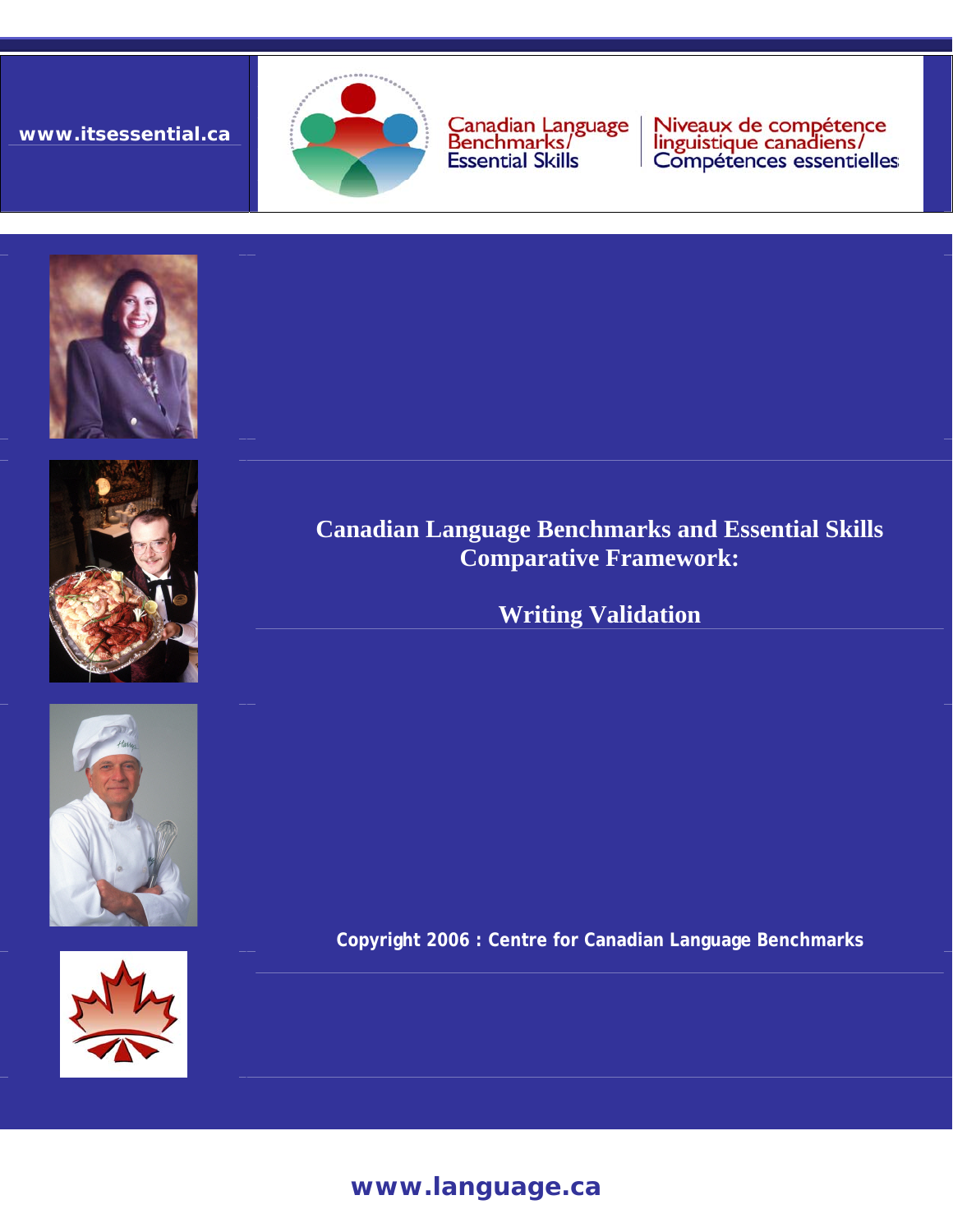### **Executive Summary**

In 2002, a project was initiated to investigate the relationship between the Canadian Language Benchmarks (CLB) and the Essential Skills (ES). Out of this investigation, the Centre for Canadian Language Benchmarks (CCLB), in consultation with the BC Construction Industry Skills Improvement Council (SkillPlan), produced a Comparative Framework (CF) that represented the first draft attempt to align the skills and competencies reflected in these two national standards. This report describes a small study that was conducted to investigate the validity of the CF Writing alignment table. This work follows earlier research that focused on the utility and accuracy of the CF Reading alignment table.

The methodology used for this validation was to draft 25 samples of various complexity levels and workplace situations, which were evaluated by 2 experts in Essential Skills. After some minor revisions (e.g. clarity), 23 samples were selected for the pilot. Tasks and a rating sheet were sent out to 15 CLB experts (participants), with additional instructions to benchmark some example tasks to make sure the participants were clear on the process of review and rating that was to be followed. Tasks were then rated independently and remotely by the participants, who mailed back their forms to the researchers.

All benchmark ratings were assigned and delivered by the 15 CLB experts on the 23 writing tasks. In summary, ratings tend to be closer to expectations at both ends of the difficulty continuum, where judgments might be expected to be easier. In the middle ranges, rating accuracy is not very good. Raters tend to disagree by assigning ratings higher rather than lower than expected, with one exception, as noted, Item K. Assuming that a CLB-ES alignment is acceptable if 80% of raters can agree within the one-benchmark margin, we can then identify the tasks where this is not the case. The standard of agreement is not met in tasks V, F, S, C, E, L, and W. In these cases, between 25% and 100% of judges were outside this range of tolerance. Most of these tasks are at ES levels 3 and 4. Overall, at ES level 3, more than 25% of ratings are too high by more than one benchmark, and at ES level 4, this figure is almost 50%.

The tendency for raters to perceive tasks as more difficult than target may be due to the fact that the CLB, unlike the ES, is designed to take into account the second-language and second-culture interpretation of a task. While the rating system for ES is quite straight-forward, focusing only on the complexity of the task itself, the rating system for the CLB requires a careful consideration of all variables that might impact a second-language learner who attempts to perform the task in a cultural setting that is less than familiar. Although the assignment instructions advised CLB experts to assume that the writer performing the task would be sufficiently familiar with the occupational and situational requirements of the target workplace, in reality it might have been quite difficult for these ESL professionals to screen out the cultural and contextual features of the task. As part of the discussion, two possible models are proposed for the Writing alignment table.

Results of this small study seem to indicate the need for a reconsideration of the concordance presented in the Comparative Framework Writing alignment table. It appears that a greater degree of accuracy could be achieved in the task alignments if the existing Writing table were to be replaced with a somewhat looser model, one that acknowledges the degree of error associated with rating workplace tasks on the Canadian Language Benchmarks, one that also better reflects the fluidity and imprecision of the relationship between the two underlying scales.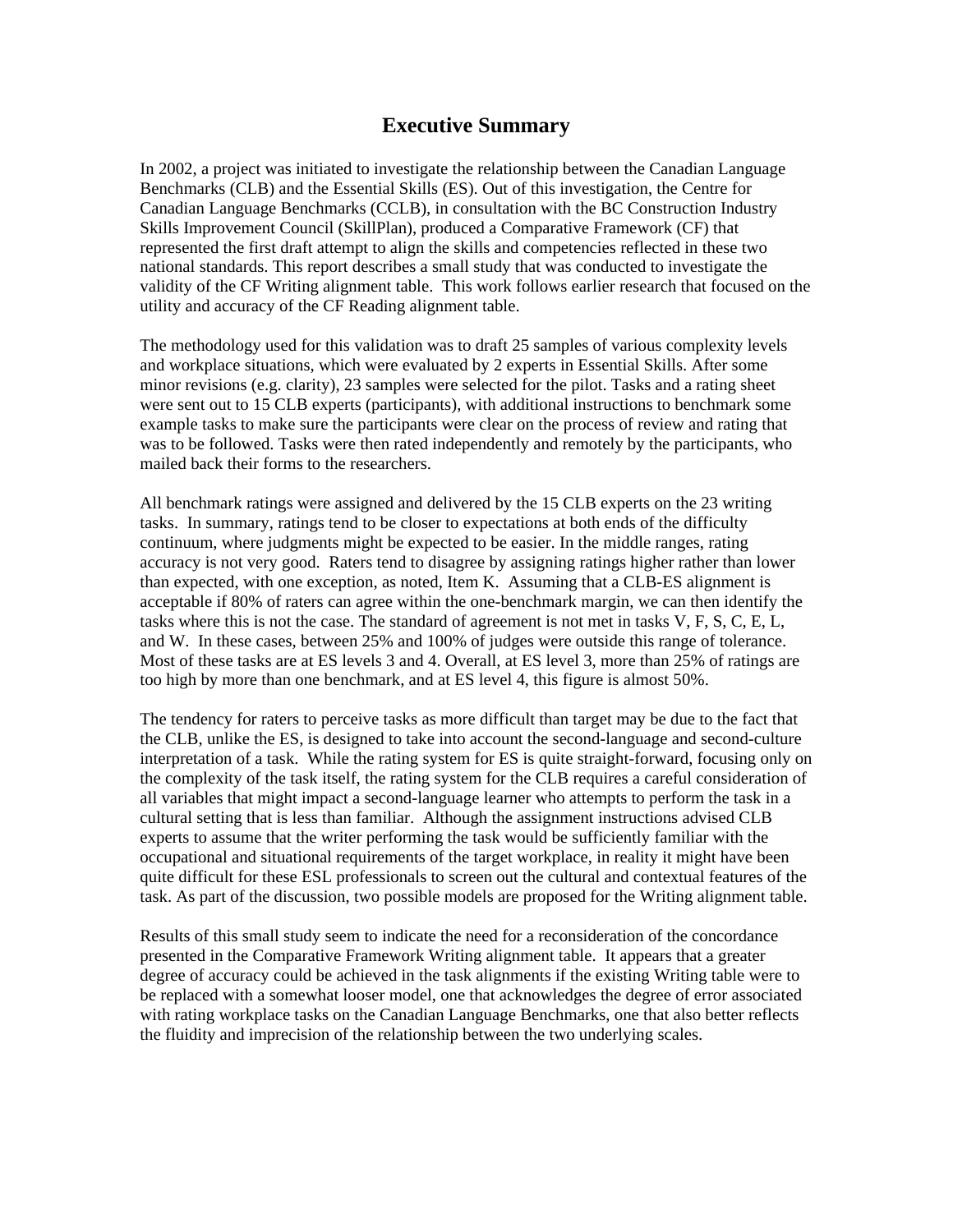## **Table of Contents**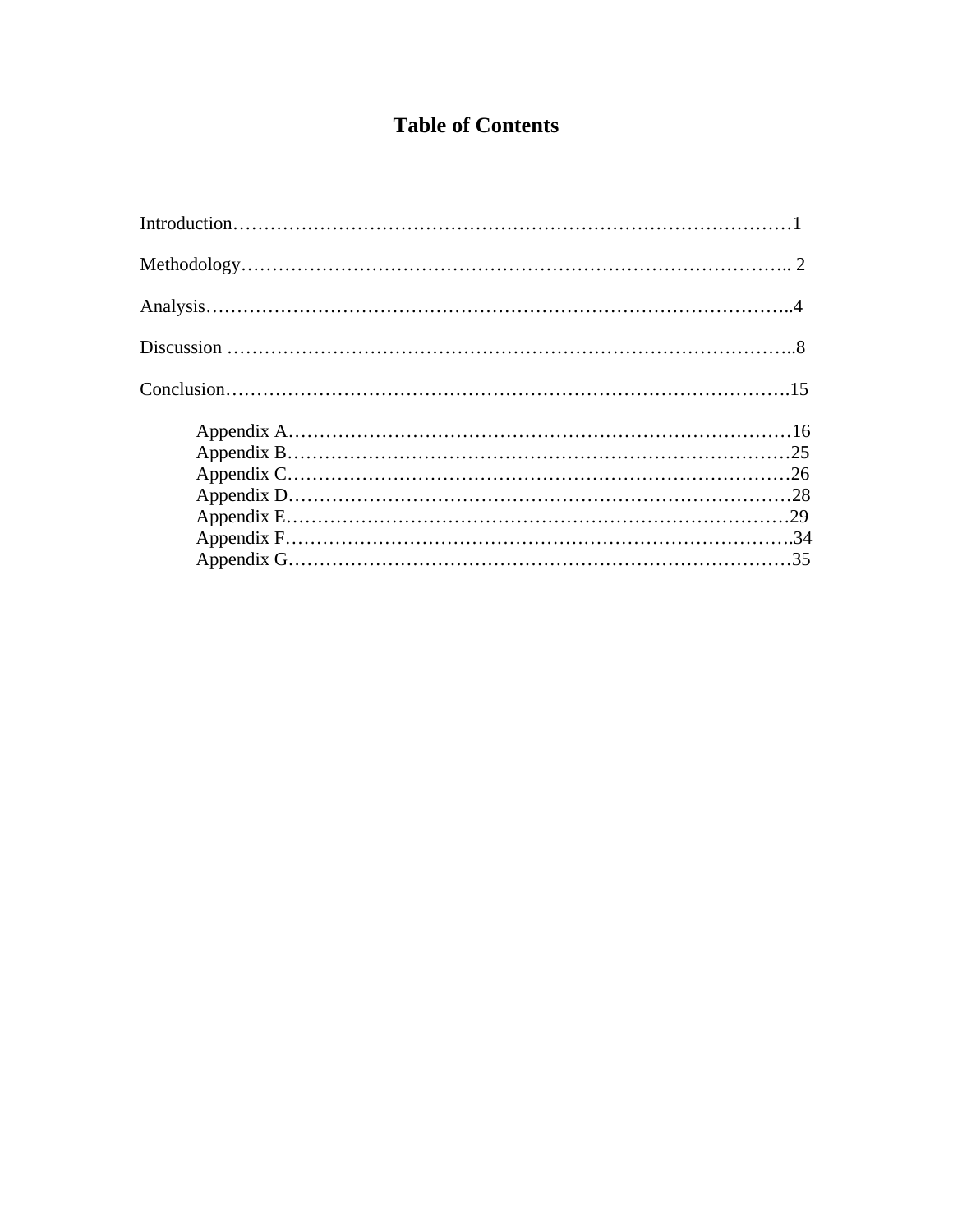## **CLB-ES Comparative Framework**

## **Writing Validation Study**

**Gail Stewart Philip Nagy** 

**January 19, 2006** 

#### **Introduction**

In 2002, a project was initiated to investigate the relationship between the Canadian Language Benchmarks (CLB) and the Essential Skills (ES). Out of this investigation, the BC Construction Industry Skills Improvement Council (SkillPlan), in consultation with the Centre for Canadian Language Benchmarks (CCLB), produced a Comparative Framework (CF) that represented the first draft attempt to align the skills and competencies reflected in these two national standards. The intended purpose of the framework was to support the work of English as a Second Language (ESL) practitioners by assisting them in selecting suitable workplace content for use in CLB-based language classrooms and training programs.

This report describes a small study that was conducted to investigate the validity of the CF Writing alignment table. This work follows earlier research that focused on the utility and accuracy of the CF Reading alignment table. In the Reading study, practitioners were asked to use the Reading table for its intended purpose and to report on their experiences. They were also asked to provide feedback on the comprehensiveness, clarity, and accuracy of an introduction that had been written to go along with the framework. In addition, the Reading study respondents were assembled into panels to undertake a task alignment activity and to offer commentary on the inherent value of the CF concept.

Results of the Reading study revealed a positive response to the existence of a concrete tool that would assist ESL practitioners in understanding the complex relationship between the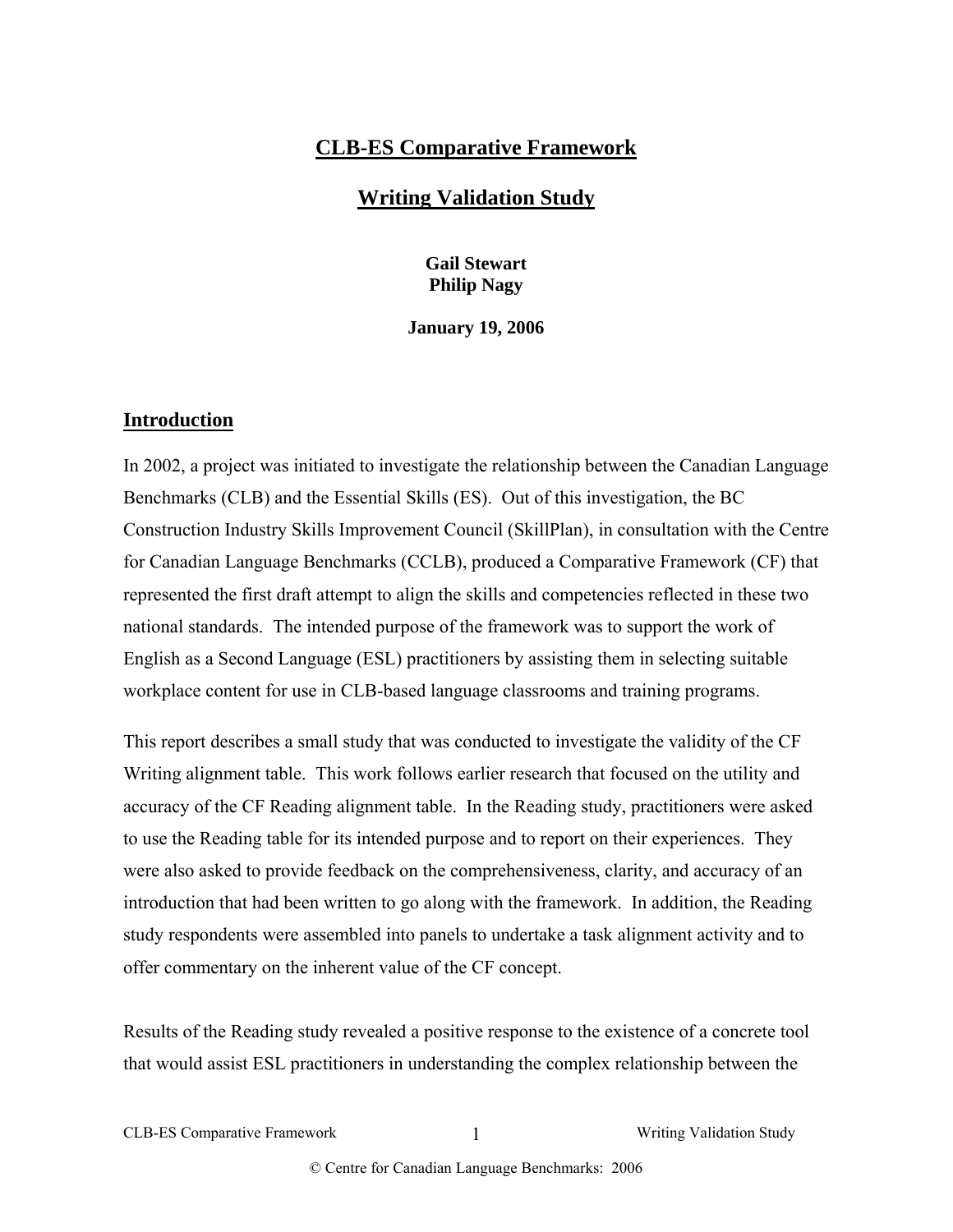CLB and the ES. Participants in the study offered a great deal of support for the CF and also provided much anecdotal feedback to suggest ways in which the framework might be clarified, fleshed out, and improved.

The Reading study resulted in such a rich qualitative response that we did not see the necessity to inquire again as to the overall value and utility of the Comparative Framework. Because there is already sufficient evidence to indicate that the field supports the existence of the CF and endorses its conceptual underpinning, we chose in this study to focus solely on the issue of accuracy.

#### **Methodology**

The study was designed as follows.

- 1. Twenty-five workplace-oriented Writing tasks were drafted to represent a range of complexities and a variety of occupational situations.
- 2. The draft tasks were examined and evaluated by two expert raters who have extensive background and experience in developing ES profiles. Complexity ratings were assigned independently by these experts, who then conferred to reach consensus. Where any ambiguity existed, the raters suggested modifications that would make the tasks more easily ratable. The perspective taken in this report is that the ES ratings assigned by the two experts are accurate.
- 3. The Writing tasks were further refined for consistency and clarity, and twenty-three of them were selected (see Appendix A) to represent a range of ES complexities (see Appendix B).

CLB-ES Comparative Framework Writing Validation Study

2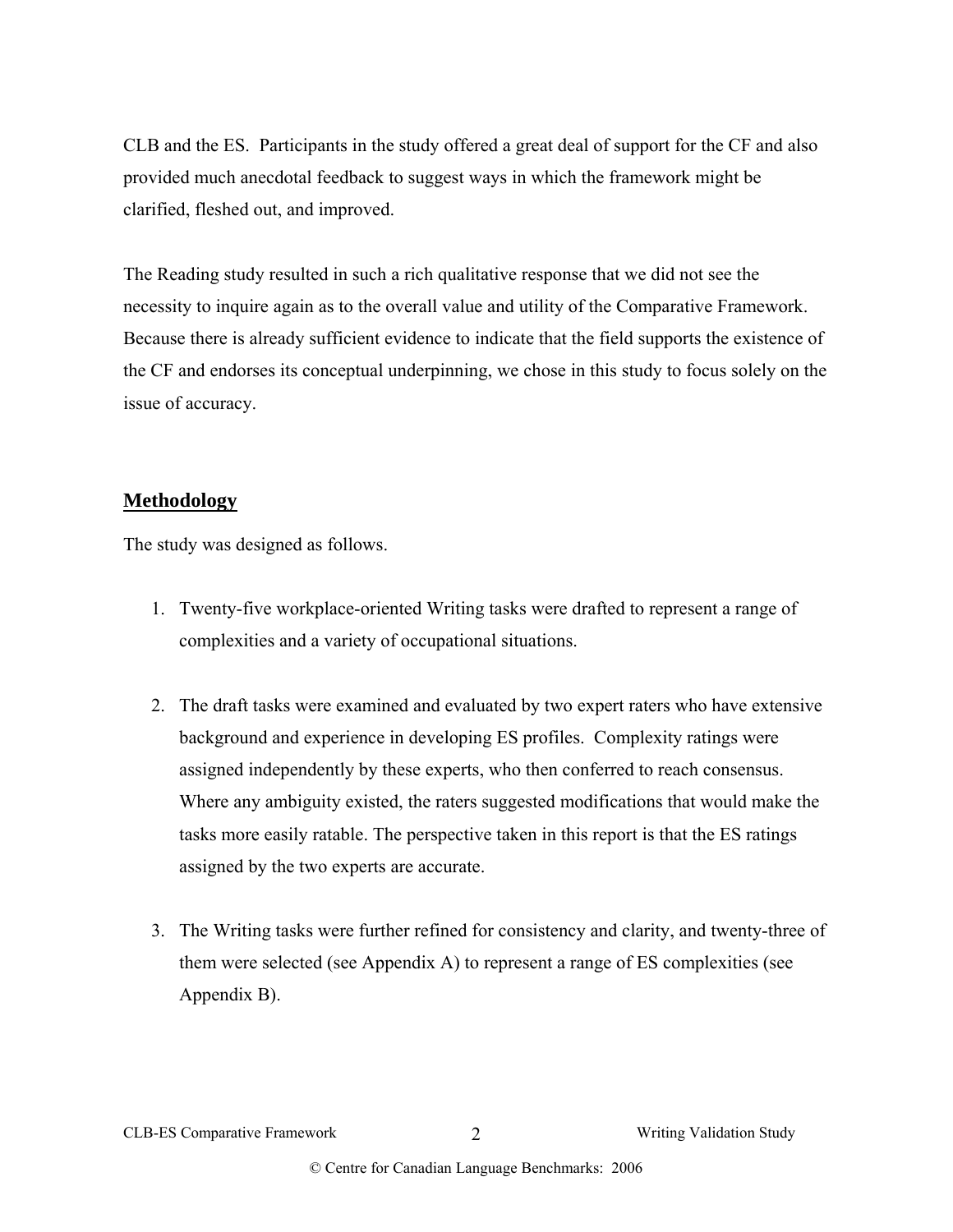- 4. The tasks and instructions for rating (see Appendix C) were sent out to a CLB respondent group comprising experts with a strong working knowledge and understanding of the Canadian Language Benchmarks.
- 5. Before carrying out their rating assignment, the CLB expert group engaged in a benchmarking session. The session was conducted by teleconference using tasks that had not been assigned any previous ES or CLB ratings (see Appendix D). The purpose of this benchmarking session was to ensure that all of the CLB experts would consistently follow the instructions for their task rating assignment. Following the teleconference, all of the experts received a summary of the group's benchmark ratings, along with a rationale for each decision (see Appendix E).
- 6. Each CLB expert then undertook the assignment of determining an independent benchmark rating for each of the twenty-three Writing tasks. As stipulated in the assignment instructions, these ratings were to reflect the lowest CLB Writing level necessary to fulfil the requirements of each task in a workplace setting. Ratings were recorded on response sheets (see Appendix F), which were collected for analysis.
- 7. The independent ratings were analyzed with reference to Table 1, the concordance set out in the Comparative Framework Writing table.

|  |  | Twork It Imperiments Description of the Dollar Competition of Indiana Professor |  |                 |                 |                 |    |      |  |
|--|--|---------------------------------------------------------------------------------|--|-----------------|-----------------|-----------------|----|------|--|
|  |  | ↵                                                                               |  |                 |                 |                 | ٠v | 11   |  |
|  |  | гa<br>UD.                                                                       |  |                 |                 |                 |    |      |  |
|  |  |                                                                                 |  | ES <sub>2</sub> |                 |                 |    |      |  |
|  |  |                                                                                 |  |                 | ES <sub>3</sub> |                 |    |      |  |
|  |  |                                                                                 |  |                 |                 | ES <sub>4</sub> |    |      |  |
|  |  |                                                                                 |  |                 |                 |                 |    | ⊓ רז |  |

Table 1: Target Matches Based on the ES-CLB Comparative Framework

Based on this concordance, the expected CLB ratings for the tasks in the study are summarized in Appendix G.

3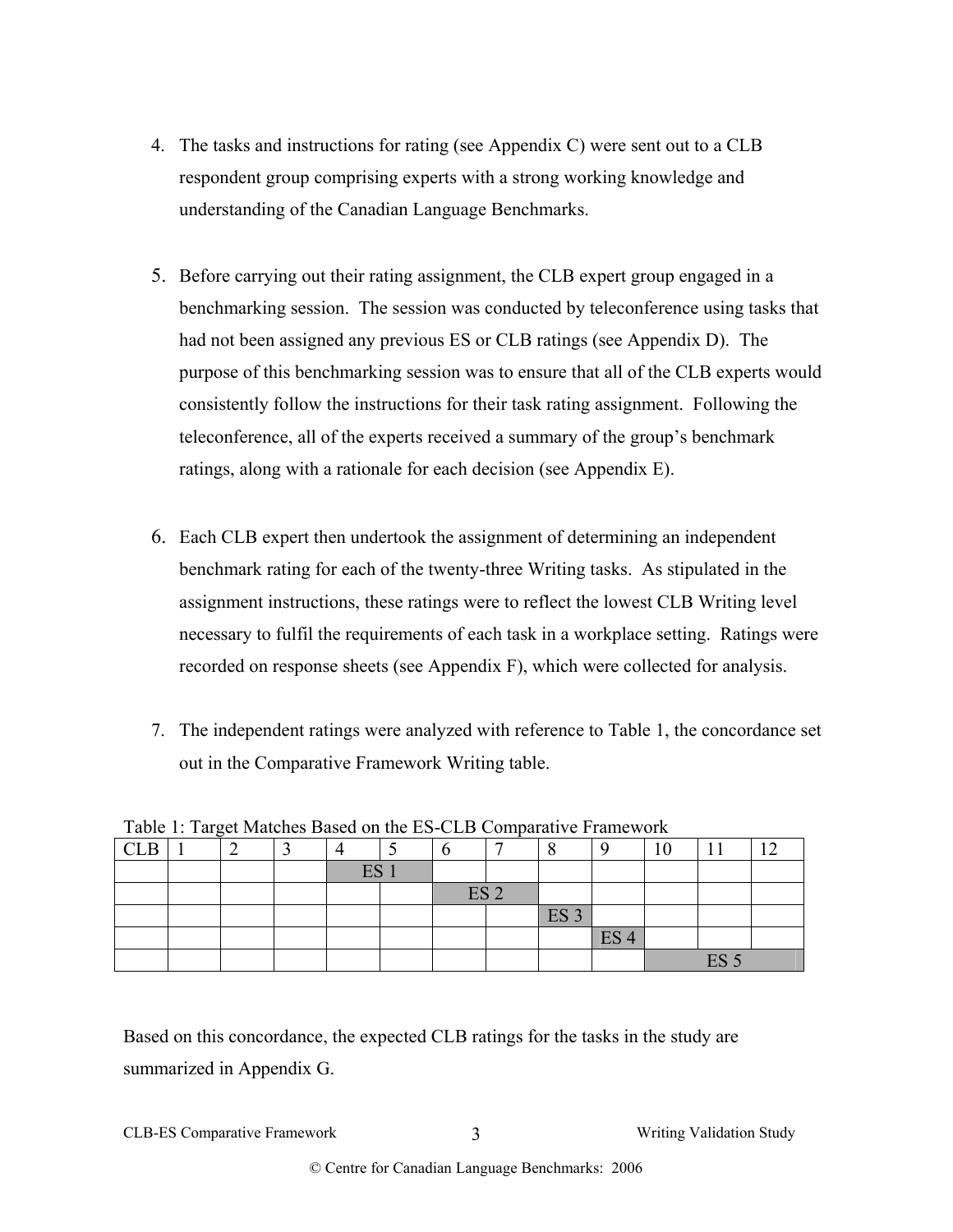#### **Analysis**

All benchmark ratings were assigned and delivered by the 15 CLB experts on the 23 writing tasks. In three cases, a rater gave a pair of ratings (e.g., 6/7). In each case, the lower rating was chosen for analysis, in accordance with the rating instructions, which asked participants to name the lowest benchmark level at which an individual might expect to be successful at the task.

Two of the 15 respondents were unable to attend the training teleconference and went ahead with their rating assignments before reading the feedback summary. In order to investigate whether they might have misunderstood the assignment, an analysis was undertaken to determine whether or not their ratings were comparable to those of other respondents. The average ratings fell into three clusters: there were two averages at 7.0, ten between 7.5 and 8.2, and three between 8.6 and 8.8 (all figures rounded). The two average ratings of 7.0 were produced by the two respondents unable to attend the training. This might suggest that these two ratings be excluded, but they were no more below the central tendency than were the cluster of three high averages above this central tendency. Therefore, their ratings have been included, but flagged with superscripts, a '1' indicating that the cell includes one of their ratings, and '2' that it includes both of their ratings. Perusal of the data shows that, while these two raters were almost always at the low end of the range for that task, in all but a couple of cases, they were not alone.

The main analysis was a comparison for consistency across the 15 raters and for congruence with the assigned ratings based on the Comparative Framework. Results appear in Table 2. Bolded entries fall within the expected benchmark range based on the Comparative Framework Writing table, which was shown as Table 1.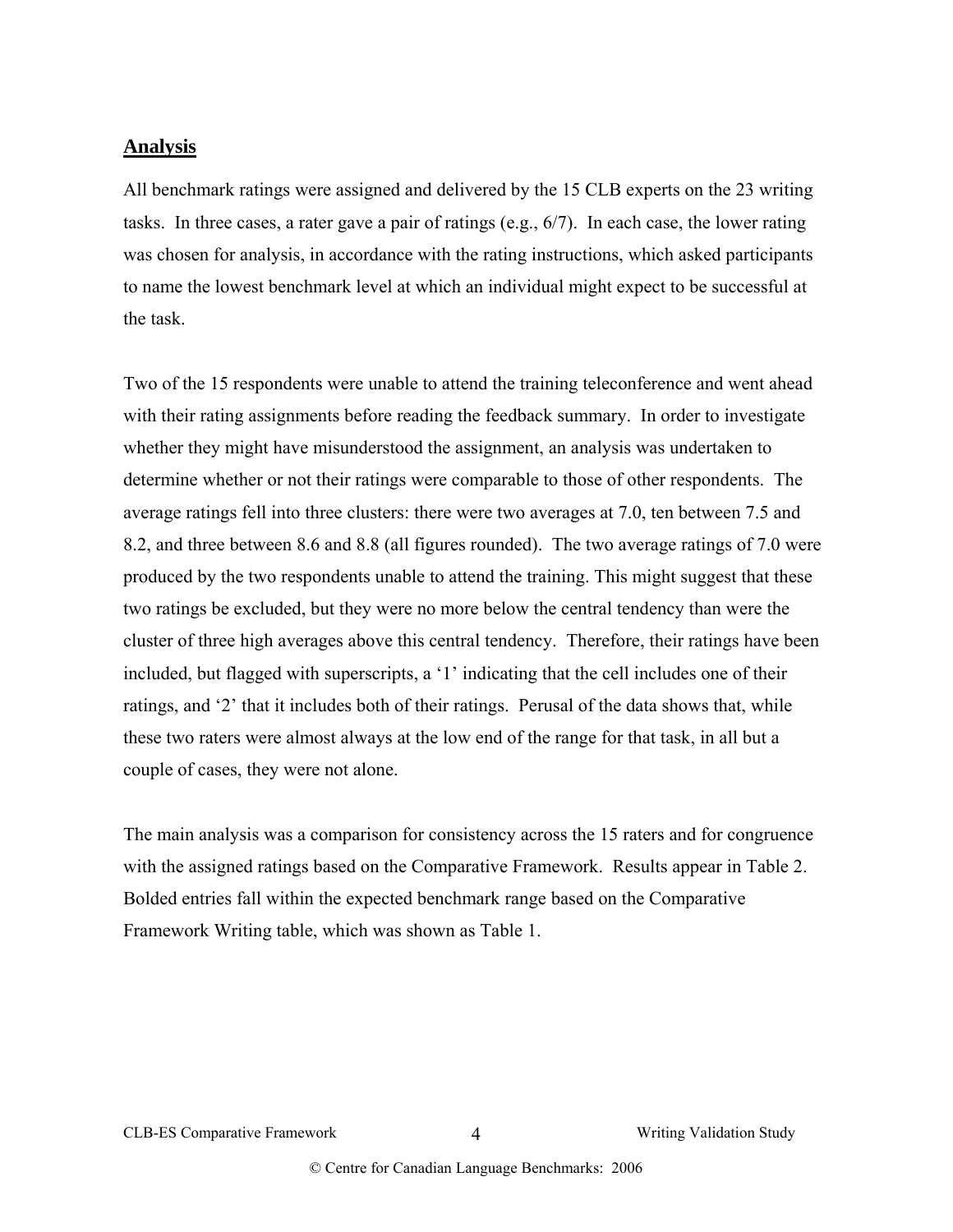|                             |                |                |                  |                         |                         | Benchmark               |                |                  |                |                 |                |
|-----------------------------|----------------|----------------|------------------|-------------------------|-------------------------|-------------------------|----------------|------------------|----------------|-----------------|----------------|
| $\operatorname{{\bf Task}}$ | $\overline{2}$ | $\overline{3}$ | $\overline{4}$   | 5                       | 6                       | $\overline{7}$          | 8              | 9                | 10             | 11              | 12             |
| $\mathbf{A}$                |                |                |                  |                         |                         | $\mathbf{1}$            | $5^2$          | $\overline{7}$   | $\overline{2}$ |                 |                |
| $\, {\bf B}$                |                | $2^1$          | $\overline{7}$   | $5^1$                   |                         |                         | $\mathbf{1}$   |                  |                |                 |                |
| $\mathcal{C}$               |                |                |                  |                         |                         |                         |                | $4^2$            | 5              | 6               |                |
| ${\bf D}$                   |                |                |                  |                         |                         | 3 <sup>1</sup>          | $6^1$          | $\overline{4}$   | $\overline{2}$ |                 |                |
| ${\bf E}$                   |                |                |                  |                         |                         |                         |                | $\boldsymbol{0}$ |                | 3               | $12^{2}$       |
| $\mathbf F$                 |                |                |                  |                         | $\mathbf{1}$            | $2^1$                   | $6^1$          | $\overline{2}$   | $\overline{4}$ |                 |                |
| G                           |                | 1 <sup>1</sup> | $\boldsymbol{2}$ | $\overline{\mathbf{4}}$ | $5^1$                   | $\overline{2}$          | $\mathbf{1}$   |                  |                |                 |                |
| $\rm H$                     |                |                |                  | $2^{1}$                 | $\overline{7}^1$        | $\overline{2}$          | $\overline{3}$ | $\mathbf{1}$     |                |                 |                |
| $\bf J$                     |                |                |                  |                         |                         |                         |                |                  | $\mathbf{1}$   | 10 <sup>1</sup> | $4^1$          |
| $\overline{\text{K}}$       |                |                | $3^1$            | $\overline{3}$          | $3^1$                   | 6                       |                |                  |                |                 |                |
| L                           |                |                |                  |                         |                         |                         |                | $\mathbf{1}$     | $4^2$          | $\overline{7}$  | $\overline{3}$ |
| M                           |                |                |                  | $1^1$                   | $\overline{2}$          | $5^1$                   | 6              | $\mathbf{1}$     |                |                 |                |
| ${\bf N}$                   |                |                | $\overline{2}$   | 11 <sup>2</sup>         | $\mathbf{1}$            | $\mathbf{1}$            |                |                  |                |                 |                |
| $\mathbf{P}$                | 1 <sup>1</sup> | $2^1$          | 10               | $\mathbf{1}$            | $\mathbf{1}$            |                         |                |                  |                |                 |                |
| ${\bf R}$                   |                | 3 <sup>2</sup> | 8                | 3                       | $\mathbf{1}$            |                         |                |                  |                |                 |                |
| $\overline{S}$              |                |                |                  |                         |                         |                         | $3^1$          | $\overline{4}$   | $5^1$          | $\overline{2}$  | $\mathbf{1}$   |
| $\overline{T}$              |                |                |                  |                         |                         |                         | $1^1$          | 9 <sup>1</sup>   | $\overline{4}$ | $\mathbf{1}$    |                |
| $\mathbf U$                 |                |                |                  |                         |                         |                         |                |                  | $4^1$          | 6               | $5^1$          |
| $\overline{\text{V}}$       |                |                |                  |                         | $2^1$                   | $\overline{2}$          | $5^1$          | 5                | $\mathbf{1}$   |                 |                |
| $\ensuremath{\text{W}}$     |                |                |                  |                         |                         |                         |                | $2^1$            | 9 <sup>1</sup> | $\overline{2}$  | $\sqrt{2}$     |
| $\overline{X}$              |                |                |                  |                         | $1^1$                   |                         |                | $\overline{2}$   | $3^1$          | $\overline{7}$  | $\overline{2}$ |
| $\overline{\mathbf{Y}}$     |                | $1^1$          |                  | 3 <sup>1</sup>          | $\overline{\mathbf{4}}$ | $\overline{\mathbf{4}}$ | $\overline{2}$ | $\mathbf{1}$     |                |                 |                |
| $\overline{Z}$              |                |                | 3 <sup>1</sup>   | $\overline{3}$          | $6^1$                   |                         | $\overline{2}$ | $\mathbf{1}$     |                |                 |                |

Table 2: Benchmark Ratings as Assigned

Table 2 is difficult to use. In order to highlight patterns in these results, Table 3 presents a reordering of the data by task difficulty and a grouping of responses into categories. Since, on most low-stakes CLB placement assessments, an error of one benchmark in either direction is not uncommon and is considered within the bounds of achievable accuracy on the CLB scale, we have created Table 3 to illustrate the proportion of ratings at target, missing the target by only one benchmark, and missing the target by two or more benchmarks.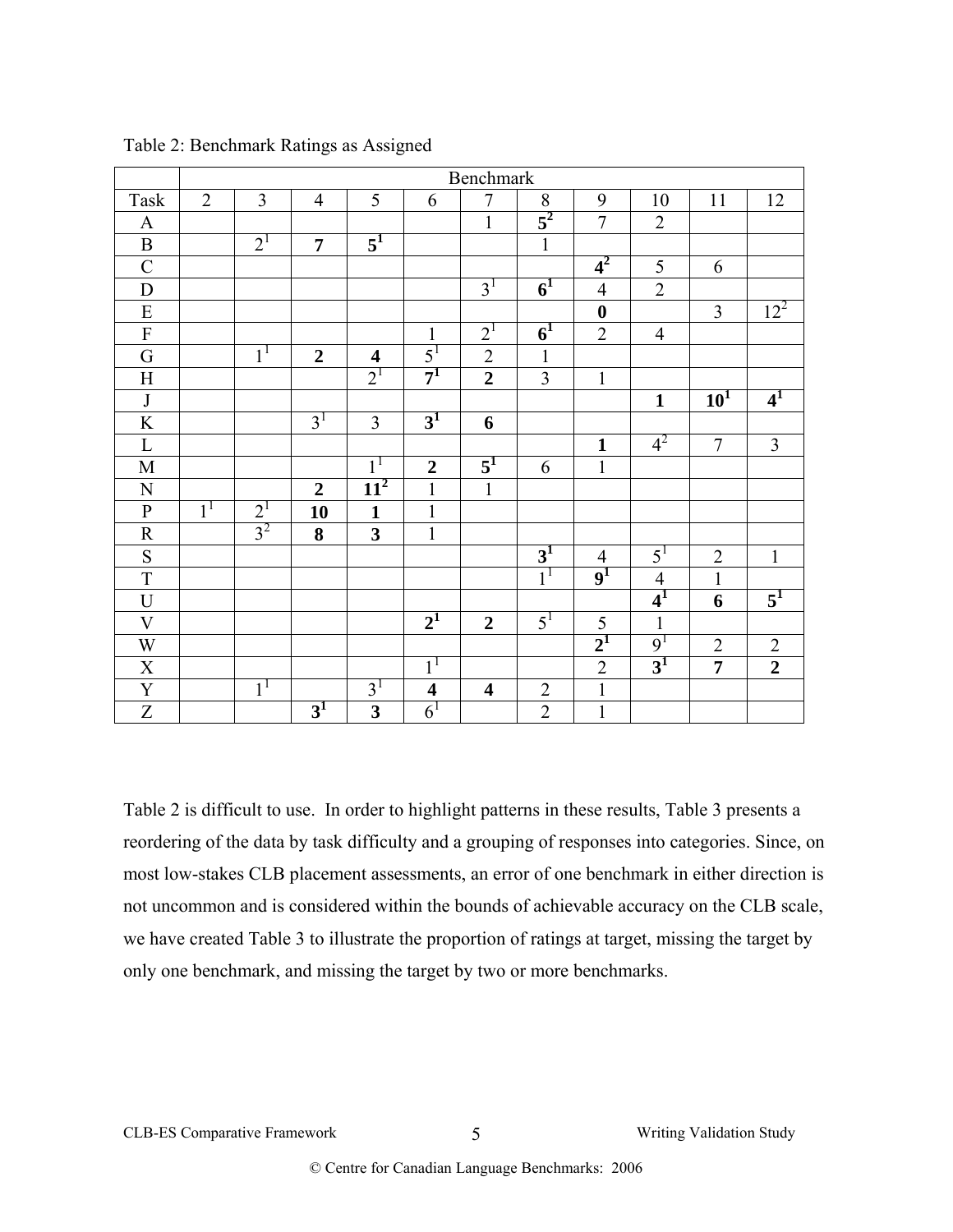| Accuracy/<br><b>Below</b> target<br><b>Below</b> target<br>At Target<br>Above target<br>Above target<br>Benchmark<br>by 2 or more<br>by 2 or more<br>by <sub>1</sub><br>by <sub>1</sub><br>ES1/BM 4-5<br>$\overline{2}$<br>$\overline{12}$<br>$\, {\bf B}$<br>$\boldsymbol{0}$<br>$\boldsymbol{0}$<br>5<br>$\overline{3}$<br>$\overline{G}$<br>$\overline{0}$<br>$\overline{6}$<br>$\mathbf{1}$<br>$\overline{N}$<br>$\overline{0}$<br>$\overline{13}$<br>$\boldsymbol{0}$<br>1<br>$\mathbf{1}$<br>$\overline{P}$<br>$\overline{2}$<br>$\overline{0}$<br>1<br>11<br>1<br>3<br>R<br>$\boldsymbol{0}$<br>$\mathbf{0}$<br>11<br>$\overline{3}$<br>$\overline{Z}$<br>$\overline{0}$<br>$\boldsymbol{0}$<br>6<br>6<br>1.1%<br>65.6%<br>15.6%<br>8.9%<br>Benchmark %<br>8.9%<br>ES2/BM 6-7<br>$\overline{\mathbf{3}}$<br>$\overline{2}$<br>9<br>H<br>$\boldsymbol{0}$<br>1<br>$\overline{\mathbf{3}}$<br>$\overline{0}$<br>$\bf K$<br>$\overline{\mathbf{3}}$<br>9<br>$\boldsymbol{0}$<br>$\boldsymbol{0}$<br>$\overline{7}$<br>M<br>6<br>1<br>1<br>$\overline{\mathrm{V}}^*$<br>$\overline{5}$<br>$\overline{0}$<br>$\boldsymbol{0}$<br>4<br>6<br>$\overline{2}$<br>$\overline{Y}$<br>$\overline{3}$<br>8<br>1<br>21.3%<br>Benchmark %<br>5.3%<br>12.0%<br>49.3%<br>12.0%<br>ES3/BM 8<br>$\boldsymbol{0}$<br>5<br>7<br>$\overline{2}$<br>A<br>1<br>$\overline{2}$<br>3<br>$\mathbf D$<br>$\boldsymbol{0}$<br>6<br>$\overline{4}$<br>$\overline{\mathrm{F}}^*$<br>$\overline{c}$<br>$\overline{2}$<br>1<br>$\overline{4}$<br>6<br>$S^*$<br>$\overline{3}$<br>$\overline{0}$<br>$\overline{4}$<br>$\overline{8}$<br>$\boldsymbol{0}$<br>Benchmark %<br>1.7%<br>$10.0\%$<br>33.3%<br>28.3%<br>26.7%<br>ES4/BM 9<br>$\overline{C}^*$<br>$\boldsymbol{0}$<br>$\boldsymbol{0}$<br>5<br>$\overline{4}$<br>6<br>E<br>$\boldsymbol{0}$<br>$\boldsymbol{0}$<br>15<br>$\boldsymbol{0}$<br>$\boldsymbol{0}$<br>$\overline{\mathrm{L}}$<br>$\boldsymbol{0}$<br>$\boldsymbol{0}$<br>$\overline{4}$<br>10<br>1<br>$\mathbf T$<br>$\mathbf{0}$<br>$\overline{4}$<br>9<br>$\overline{W}$<br>$\overline{2}$<br>$\overline{9}$<br>$\boldsymbol{0}$<br>$\overline{4}$<br>$\boldsymbol{0}$<br>Benchmark %<br>21.3%<br>48.0%<br>$0.0\%$<br>1.3%<br>29.3%<br>ES5/BM 10-12<br>N/A<br>N/A<br>$\boldsymbol{0}$<br>$\boldsymbol{0}$<br>15<br>J<br>15<br>N/A<br>$\boldsymbol{0}$<br>$\boldsymbol{0}$<br>N/A<br>U<br>$\overline{X}$<br>$\overline{2}$<br>12<br>$\mathbf{1}$<br>N/A<br>N/A<br>Benchmark %<br>2.2%<br>4.4%<br>N/A<br>93.3%<br>N/A<br>50.4%<br>20.0%<br>20.0%<br>Overall %<br>2.0%<br>7.5% |  |  |  |
|-----------------------------------------------------------------------------------------------------------------------------------------------------------------------------------------------------------------------------------------------------------------------------------------------------------------------------------------------------------------------------------------------------------------------------------------------------------------------------------------------------------------------------------------------------------------------------------------------------------------------------------------------------------------------------------------------------------------------------------------------------------------------------------------------------------------------------------------------------------------------------------------------------------------------------------------------------------------------------------------------------------------------------------------------------------------------------------------------------------------------------------------------------------------------------------------------------------------------------------------------------------------------------------------------------------------------------------------------------------------------------------------------------------------------------------------------------------------------------------------------------------------------------------------------------------------------------------------------------------------------------------------------------------------------------------------------------------------------------------------------------------------------------------------------------------------------------------------------------------------------------------------------------------------------------------------------------------------------------------------------------------------------------------------------------------------------------------------------------------------------------------------------------------------------------------------------------------------------------------------------------------------------------------------------------------------------------------------------------------------------------------------------------------------------------------------------------------------------------------------------------------------------------------------------------------------------|--|--|--|
|                                                                                                                                                                                                                                                                                                                                                                                                                                                                                                                                                                                                                                                                                                                                                                                                                                                                                                                                                                                                                                                                                                                                                                                                                                                                                                                                                                                                                                                                                                                                                                                                                                                                                                                                                                                                                                                                                                                                                                                                                                                                                                                                                                                                                                                                                                                                                                                                                                                                                                                                                                       |  |  |  |
|                                                                                                                                                                                                                                                                                                                                                                                                                                                                                                                                                                                                                                                                                                                                                                                                                                                                                                                                                                                                                                                                                                                                                                                                                                                                                                                                                                                                                                                                                                                                                                                                                                                                                                                                                                                                                                                                                                                                                                                                                                                                                                                                                                                                                                                                                                                                                                                                                                                                                                                                                                       |  |  |  |
|                                                                                                                                                                                                                                                                                                                                                                                                                                                                                                                                                                                                                                                                                                                                                                                                                                                                                                                                                                                                                                                                                                                                                                                                                                                                                                                                                                                                                                                                                                                                                                                                                                                                                                                                                                                                                                                                                                                                                                                                                                                                                                                                                                                                                                                                                                                                                                                                                                                                                                                                                                       |  |  |  |
|                                                                                                                                                                                                                                                                                                                                                                                                                                                                                                                                                                                                                                                                                                                                                                                                                                                                                                                                                                                                                                                                                                                                                                                                                                                                                                                                                                                                                                                                                                                                                                                                                                                                                                                                                                                                                                                                                                                                                                                                                                                                                                                                                                                                                                                                                                                                                                                                                                                                                                                                                                       |  |  |  |
|                                                                                                                                                                                                                                                                                                                                                                                                                                                                                                                                                                                                                                                                                                                                                                                                                                                                                                                                                                                                                                                                                                                                                                                                                                                                                                                                                                                                                                                                                                                                                                                                                                                                                                                                                                                                                                                                                                                                                                                                                                                                                                                                                                                                                                                                                                                                                                                                                                                                                                                                                                       |  |  |  |
|                                                                                                                                                                                                                                                                                                                                                                                                                                                                                                                                                                                                                                                                                                                                                                                                                                                                                                                                                                                                                                                                                                                                                                                                                                                                                                                                                                                                                                                                                                                                                                                                                                                                                                                                                                                                                                                                                                                                                                                                                                                                                                                                                                                                                                                                                                                                                                                                                                                                                                                                                                       |  |  |  |
|                                                                                                                                                                                                                                                                                                                                                                                                                                                                                                                                                                                                                                                                                                                                                                                                                                                                                                                                                                                                                                                                                                                                                                                                                                                                                                                                                                                                                                                                                                                                                                                                                                                                                                                                                                                                                                                                                                                                                                                                                                                                                                                                                                                                                                                                                                                                                                                                                                                                                                                                                                       |  |  |  |
|                                                                                                                                                                                                                                                                                                                                                                                                                                                                                                                                                                                                                                                                                                                                                                                                                                                                                                                                                                                                                                                                                                                                                                                                                                                                                                                                                                                                                                                                                                                                                                                                                                                                                                                                                                                                                                                                                                                                                                                                                                                                                                                                                                                                                                                                                                                                                                                                                                                                                                                                                                       |  |  |  |
|                                                                                                                                                                                                                                                                                                                                                                                                                                                                                                                                                                                                                                                                                                                                                                                                                                                                                                                                                                                                                                                                                                                                                                                                                                                                                                                                                                                                                                                                                                                                                                                                                                                                                                                                                                                                                                                                                                                                                                                                                                                                                                                                                                                                                                                                                                                                                                                                                                                                                                                                                                       |  |  |  |
|                                                                                                                                                                                                                                                                                                                                                                                                                                                                                                                                                                                                                                                                                                                                                                                                                                                                                                                                                                                                                                                                                                                                                                                                                                                                                                                                                                                                                                                                                                                                                                                                                                                                                                                                                                                                                                                                                                                                                                                                                                                                                                                                                                                                                                                                                                                                                                                                                                                                                                                                                                       |  |  |  |
|                                                                                                                                                                                                                                                                                                                                                                                                                                                                                                                                                                                                                                                                                                                                                                                                                                                                                                                                                                                                                                                                                                                                                                                                                                                                                                                                                                                                                                                                                                                                                                                                                                                                                                                                                                                                                                                                                                                                                                                                                                                                                                                                                                                                                                                                                                                                                                                                                                                                                                                                                                       |  |  |  |
|                                                                                                                                                                                                                                                                                                                                                                                                                                                                                                                                                                                                                                                                                                                                                                                                                                                                                                                                                                                                                                                                                                                                                                                                                                                                                                                                                                                                                                                                                                                                                                                                                                                                                                                                                                                                                                                                                                                                                                                                                                                                                                                                                                                                                                                                                                                                                                                                                                                                                                                                                                       |  |  |  |
|                                                                                                                                                                                                                                                                                                                                                                                                                                                                                                                                                                                                                                                                                                                                                                                                                                                                                                                                                                                                                                                                                                                                                                                                                                                                                                                                                                                                                                                                                                                                                                                                                                                                                                                                                                                                                                                                                                                                                                                                                                                                                                                                                                                                                                                                                                                                                                                                                                                                                                                                                                       |  |  |  |
|                                                                                                                                                                                                                                                                                                                                                                                                                                                                                                                                                                                                                                                                                                                                                                                                                                                                                                                                                                                                                                                                                                                                                                                                                                                                                                                                                                                                                                                                                                                                                                                                                                                                                                                                                                                                                                                                                                                                                                                                                                                                                                                                                                                                                                                                                                                                                                                                                                                                                                                                                                       |  |  |  |
|                                                                                                                                                                                                                                                                                                                                                                                                                                                                                                                                                                                                                                                                                                                                                                                                                                                                                                                                                                                                                                                                                                                                                                                                                                                                                                                                                                                                                                                                                                                                                                                                                                                                                                                                                                                                                                                                                                                                                                                                                                                                                                                                                                                                                                                                                                                                                                                                                                                                                                                                                                       |  |  |  |
|                                                                                                                                                                                                                                                                                                                                                                                                                                                                                                                                                                                                                                                                                                                                                                                                                                                                                                                                                                                                                                                                                                                                                                                                                                                                                                                                                                                                                                                                                                                                                                                                                                                                                                                                                                                                                                                                                                                                                                                                                                                                                                                                                                                                                                                                                                                                                                                                                                                                                                                                                                       |  |  |  |
|                                                                                                                                                                                                                                                                                                                                                                                                                                                                                                                                                                                                                                                                                                                                                                                                                                                                                                                                                                                                                                                                                                                                                                                                                                                                                                                                                                                                                                                                                                                                                                                                                                                                                                                                                                                                                                                                                                                                                                                                                                                                                                                                                                                                                                                                                                                                                                                                                                                                                                                                                                       |  |  |  |
|                                                                                                                                                                                                                                                                                                                                                                                                                                                                                                                                                                                                                                                                                                                                                                                                                                                                                                                                                                                                                                                                                                                                                                                                                                                                                                                                                                                                                                                                                                                                                                                                                                                                                                                                                                                                                                                                                                                                                                                                                                                                                                                                                                                                                                                                                                                                                                                                                                                                                                                                                                       |  |  |  |
|                                                                                                                                                                                                                                                                                                                                                                                                                                                                                                                                                                                                                                                                                                                                                                                                                                                                                                                                                                                                                                                                                                                                                                                                                                                                                                                                                                                                                                                                                                                                                                                                                                                                                                                                                                                                                                                                                                                                                                                                                                                                                                                                                                                                                                                                                                                                                                                                                                                                                                                                                                       |  |  |  |
|                                                                                                                                                                                                                                                                                                                                                                                                                                                                                                                                                                                                                                                                                                                                                                                                                                                                                                                                                                                                                                                                                                                                                                                                                                                                                                                                                                                                                                                                                                                                                                                                                                                                                                                                                                                                                                                                                                                                                                                                                                                                                                                                                                                                                                                                                                                                                                                                                                                                                                                                                                       |  |  |  |
|                                                                                                                                                                                                                                                                                                                                                                                                                                                                                                                                                                                                                                                                                                                                                                                                                                                                                                                                                                                                                                                                                                                                                                                                                                                                                                                                                                                                                                                                                                                                                                                                                                                                                                                                                                                                                                                                                                                                                                                                                                                                                                                                                                                                                                                                                                                                                                                                                                                                                                                                                                       |  |  |  |
|                                                                                                                                                                                                                                                                                                                                                                                                                                                                                                                                                                                                                                                                                                                                                                                                                                                                                                                                                                                                                                                                                                                                                                                                                                                                                                                                                                                                                                                                                                                                                                                                                                                                                                                                                                                                                                                                                                                                                                                                                                                                                                                                                                                                                                                                                                                                                                                                                                                                                                                                                                       |  |  |  |
|                                                                                                                                                                                                                                                                                                                                                                                                                                                                                                                                                                                                                                                                                                                                                                                                                                                                                                                                                                                                                                                                                                                                                                                                                                                                                                                                                                                                                                                                                                                                                                                                                                                                                                                                                                                                                                                                                                                                                                                                                                                                                                                                                                                                                                                                                                                                                                                                                                                                                                                                                                       |  |  |  |
|                                                                                                                                                                                                                                                                                                                                                                                                                                                                                                                                                                                                                                                                                                                                                                                                                                                                                                                                                                                                                                                                                                                                                                                                                                                                                                                                                                                                                                                                                                                                                                                                                                                                                                                                                                                                                                                                                                                                                                                                                                                                                                                                                                                                                                                                                                                                                                                                                                                                                                                                                                       |  |  |  |
|                                                                                                                                                                                                                                                                                                                                                                                                                                                                                                                                                                                                                                                                                                                                                                                                                                                                                                                                                                                                                                                                                                                                                                                                                                                                                                                                                                                                                                                                                                                                                                                                                                                                                                                                                                                                                                                                                                                                                                                                                                                                                                                                                                                                                                                                                                                                                                                                                                                                                                                                                                       |  |  |  |
|                                                                                                                                                                                                                                                                                                                                                                                                                                                                                                                                                                                                                                                                                                                                                                                                                                                                                                                                                                                                                                                                                                                                                                                                                                                                                                                                                                                                                                                                                                                                                                                                                                                                                                                                                                                                                                                                                                                                                                                                                                                                                                                                                                                                                                                                                                                                                                                                                                                                                                                                                                       |  |  |  |
|                                                                                                                                                                                                                                                                                                                                                                                                                                                                                                                                                                                                                                                                                                                                                                                                                                                                                                                                                                                                                                                                                                                                                                                                                                                                                                                                                                                                                                                                                                                                                                                                                                                                                                                                                                                                                                                                                                                                                                                                                                                                                                                                                                                                                                                                                                                                                                                                                                                                                                                                                                       |  |  |  |
|                                                                                                                                                                                                                                                                                                                                                                                                                                                                                                                                                                                                                                                                                                                                                                                                                                                                                                                                                                                                                                                                                                                                                                                                                                                                                                                                                                                                                                                                                                                                                                                                                                                                                                                                                                                                                                                                                                                                                                                                                                                                                                                                                                                                                                                                                                                                                                                                                                                                                                                                                                       |  |  |  |
|                                                                                                                                                                                                                                                                                                                                                                                                                                                                                                                                                                                                                                                                                                                                                                                                                                                                                                                                                                                                                                                                                                                                                                                                                                                                                                                                                                                                                                                                                                                                                                                                                                                                                                                                                                                                                                                                                                                                                                                                                                                                                                                                                                                                                                                                                                                                                                                                                                                                                                                                                                       |  |  |  |
|                                                                                                                                                                                                                                                                                                                                                                                                                                                                                                                                                                                                                                                                                                                                                                                                                                                                                                                                                                                                                                                                                                                                                                                                                                                                                                                                                                                                                                                                                                                                                                                                                                                                                                                                                                                                                                                                                                                                                                                                                                                                                                                                                                                                                                                                                                                                                                                                                                                                                                                                                                       |  |  |  |
|                                                                                                                                                                                                                                                                                                                                                                                                                                                                                                                                                                                                                                                                                                                                                                                                                                                                                                                                                                                                                                                                                                                                                                                                                                                                                                                                                                                                                                                                                                                                                                                                                                                                                                                                                                                                                                                                                                                                                                                                                                                                                                                                                                                                                                                                                                                                                                                                                                                                                                                                                                       |  |  |  |
|                                                                                                                                                                                                                                                                                                                                                                                                                                                                                                                                                                                                                                                                                                                                                                                                                                                                                                                                                                                                                                                                                                                                                                                                                                                                                                                                                                                                                                                                                                                                                                                                                                                                                                                                                                                                                                                                                                                                                                                                                                                                                                                                                                                                                                                                                                                                                                                                                                                                                                                                                                       |  |  |  |
|                                                                                                                                                                                                                                                                                                                                                                                                                                                                                                                                                                                                                                                                                                                                                                                                                                                                                                                                                                                                                                                                                                                                                                                                                                                                                                                                                                                                                                                                                                                                                                                                                                                                                                                                                                                                                                                                                                                                                                                                                                                                                                                                                                                                                                                                                                                                                                                                                                                                                                                                                                       |  |  |  |
|                                                                                                                                                                                                                                                                                                                                                                                                                                                                                                                                                                                                                                                                                                                                                                                                                                                                                                                                                                                                                                                                                                                                                                                                                                                                                                                                                                                                                                                                                                                                                                                                                                                                                                                                                                                                                                                                                                                                                                                                                                                                                                                                                                                                                                                                                                                                                                                                                                                                                                                                                                       |  |  |  |
|                                                                                                                                                                                                                                                                                                                                                                                                                                                                                                                                                                                                                                                                                                                                                                                                                                                                                                                                                                                                                                                                                                                                                                                                                                                                                                                                                                                                                                                                                                                                                                                                                                                                                                                                                                                                                                                                                                                                                                                                                                                                                                                                                                                                                                                                                                                                                                                                                                                                                                                                                                       |  |  |  |
|                                                                                                                                                                                                                                                                                                                                                                                                                                                                                                                                                                                                                                                                                                                                                                                                                                                                                                                                                                                                                                                                                                                                                                                                                                                                                                                                                                                                                                                                                                                                                                                                                                                                                                                                                                                                                                                                                                                                                                                                                                                                                                                                                                                                                                                                                                                                                                                                                                                                                                                                                                       |  |  |  |
|                                                                                                                                                                                                                                                                                                                                                                                                                                                                                                                                                                                                                                                                                                                                                                                                                                                                                                                                                                                                                                                                                                                                                                                                                                                                                                                                                                                                                                                                                                                                                                                                                                                                                                                                                                                                                                                                                                                                                                                                                                                                                                                                                                                                                                                                                                                                                                                                                                                                                                                                                                       |  |  |  |
|                                                                                                                                                                                                                                                                                                                                                                                                                                                                                                                                                                                                                                                                                                                                                                                                                                                                                                                                                                                                                                                                                                                                                                                                                                                                                                                                                                                                                                                                                                                                                                                                                                                                                                                                                                                                                                                                                                                                                                                                                                                                                                                                                                                                                                                                                                                                                                                                                                                                                                                                                                       |  |  |  |
|                                                                                                                                                                                                                                                                                                                                                                                                                                                                                                                                                                                                                                                                                                                                                                                                                                                                                                                                                                                                                                                                                                                                                                                                                                                                                                                                                                                                                                                                                                                                                                                                                                                                                                                                                                                                                                                                                                                                                                                                                                                                                                                                                                                                                                                                                                                                                                                                                                                                                                                                                                       |  |  |  |
|                                                                                                                                                                                                                                                                                                                                                                                                                                                                                                                                                                                                                                                                                                                                                                                                                                                                                                                                                                                                                                                                                                                                                                                                                                                                                                                                                                                                                                                                                                                                                                                                                                                                                                                                                                                                                                                                                                                                                                                                                                                                                                                                                                                                                                                                                                                                                                                                                                                                                                                                                                       |  |  |  |

Table 3: More Detailed Examination of Ratings

The asterisks \* in Table 3 indicate instances where fewer than 80% of judgements are within one benchmark of the acceptable range. The bottom row summarizes the levels of agreement for all 23 tasks. Overall, 22% of ratings are off in either direction by two or more benchmarks. There is considerable asymmetry, with many more ratings above than below target.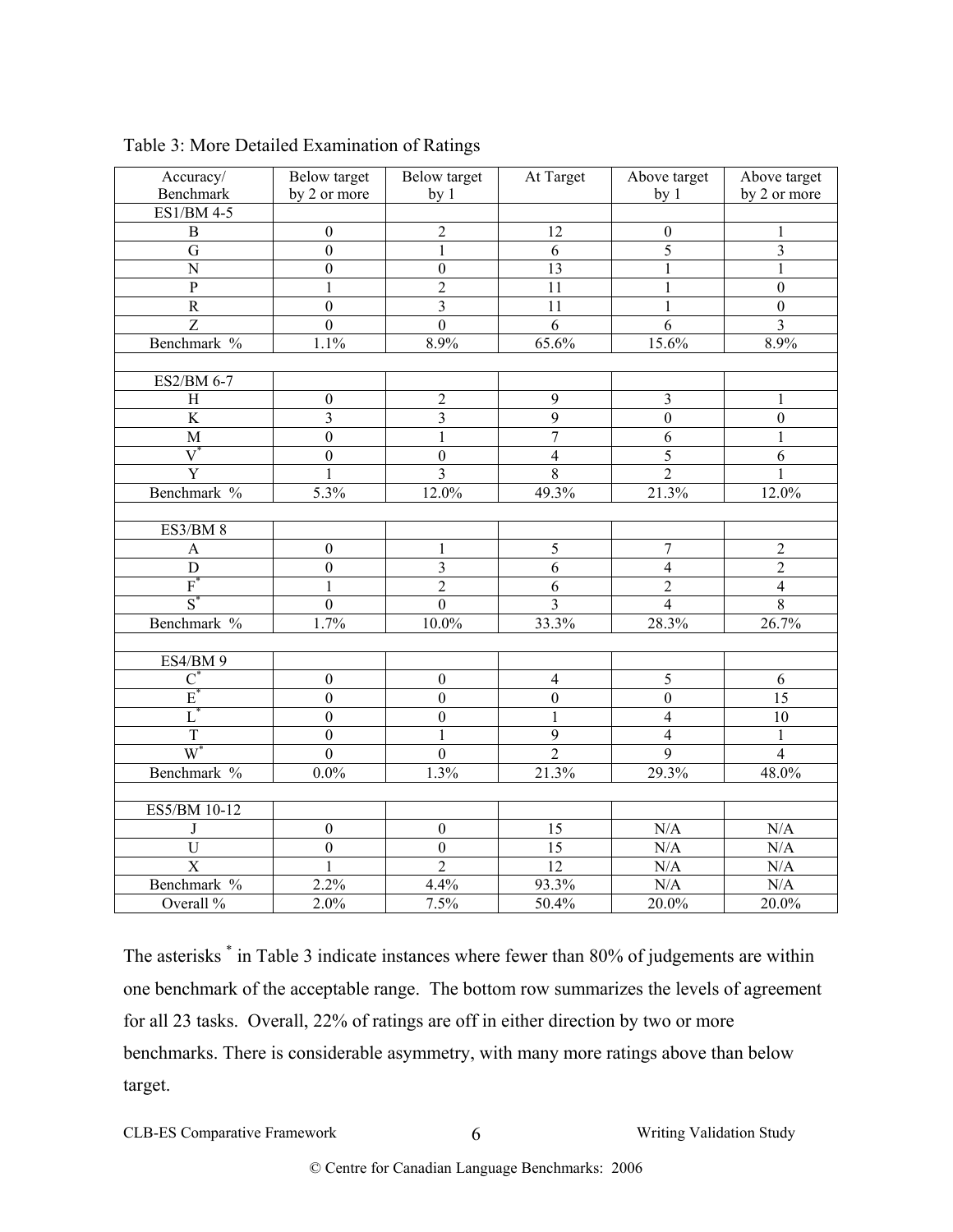Further insight can be gained by examining the tasks by benchmark level, as illustrated in the rows of Table 3 labeled "Benchmark %." Disagreement is considerably worse in the middle of the difficulty range, at Benchmarks 8 and 9, than at the extremes. The pattern of asymmetry persists throughout, with more high ratings than low, with one notable exception, Item K, that has many more low ratings than ratings on target.

In summary, ratings tend to be closer to expectations at both ends of the difficulty continuum, where judgments might be expected to be easier. In the middle ranges, rating accuracy is not very good. Raters tend to disagree by assigning ratings higher rather than lower than expected, with one exception, as noted, Item K. Assuming that a CLB-ES alignment is acceptable if 80% of raters can agree within the one-benchmark margin, we can then identify the tasks where this is not the case. The standard of agreement is not met in tasks V, F, S, C, E, L, and W. In these cases, between 25% and 100% of judges were outside this range of tolerance. Most of these tasks are at ES levels 3 and 4. Overall, at ES level 3, more than 25% of ratings are too high by more than one benchmark, and at ES level 4, this figure is almost 50%.

#### **Discussion**

The tendency for raters to perceive tasks as more difficult than target may be due to the fact that the CLB, unlike the ES, is designed to take into account the second-language and secondculture interpretation of a task. While the rating system for ES is quite straight-forward, focusing only on the complexity of the task itself, the rating system for the CLB requires a careful consideration of all variables that might impact a second-language learner who attempts to perform the task in a cultural setting that is less than familiar. Although the assignment instructions advised CLB experts to assume that the writer performing the task would be sufficiently familiar with the occupational and situational requirements of the target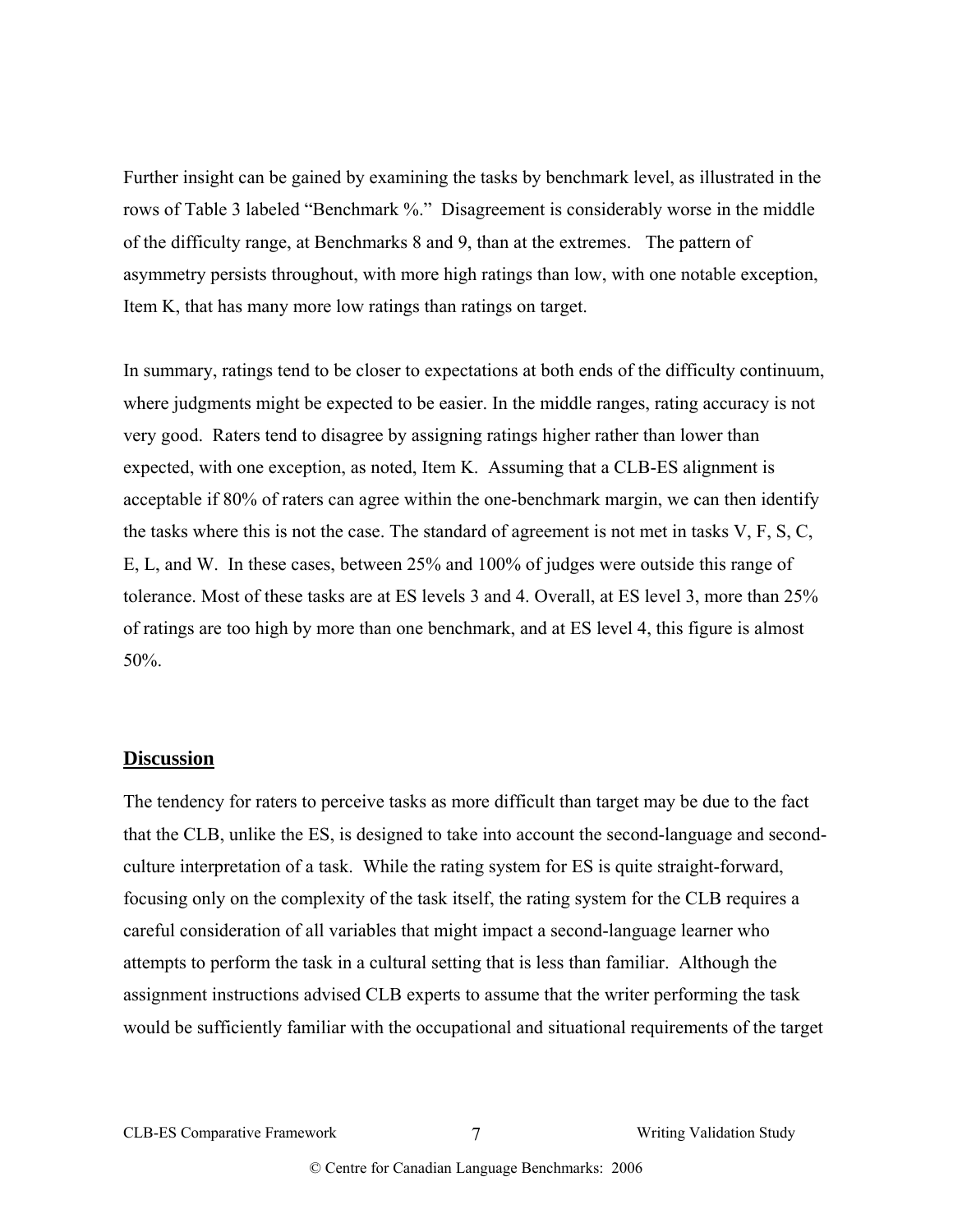workplace, in reality it might have been quite difficult for these ESL professionals to screen out the cultural and contextual features of the task.

In the ES level 2 range (benchmarks 6-7), there is only one task that elicits a high degree of disagreement (Task K, the only task where ratings were lower than target), and perhaps this is not of great concern, as there may have been a specific feature of that particular task which caused our expert raters to perceive it as easier than target. However, at ES level 3 (benchmark 8) and ES level 4 (benchmark 9), the levels of disagreement warrant further examination.

The main feature that stands out for ES levels 3 and 4 is the fact that only one benchmark is associated with each of these problematic ranges. In the draft Comparative Framework, ES level 3 is associated only with benchmark 8, and ES level 4 is associated only with benchmark 9. This is perhaps too fine a distinction to suggest in a concordance that is intended to capture what is in fact an imperfect and very complex relationship between two very different scales. We note also that the CLB is a 12-point scale, which leaves a much greater margin for error than does the 5-point ES scale.

The existing draft CF Writing table implies precise distinctions between contiguous levels, while our study seems to show that these distinctions are perhaps not as clear as one might like to believe. For this reason, we have investigated the accuracy of two potential replacement tables that could depict the reality of a more fluid and flexible relationship between the two standards. The possible models are presented below.

The first model represents an attempt to capture as fully as possible the broad range of response indicated by our CLB expert ratings. The advantage of this table is the fact that it clearly illustrates the complexity and imprecision of the CLB-ES relationship. The disadvantage is that there is a great degree of overlap, which might be confusing to potential users.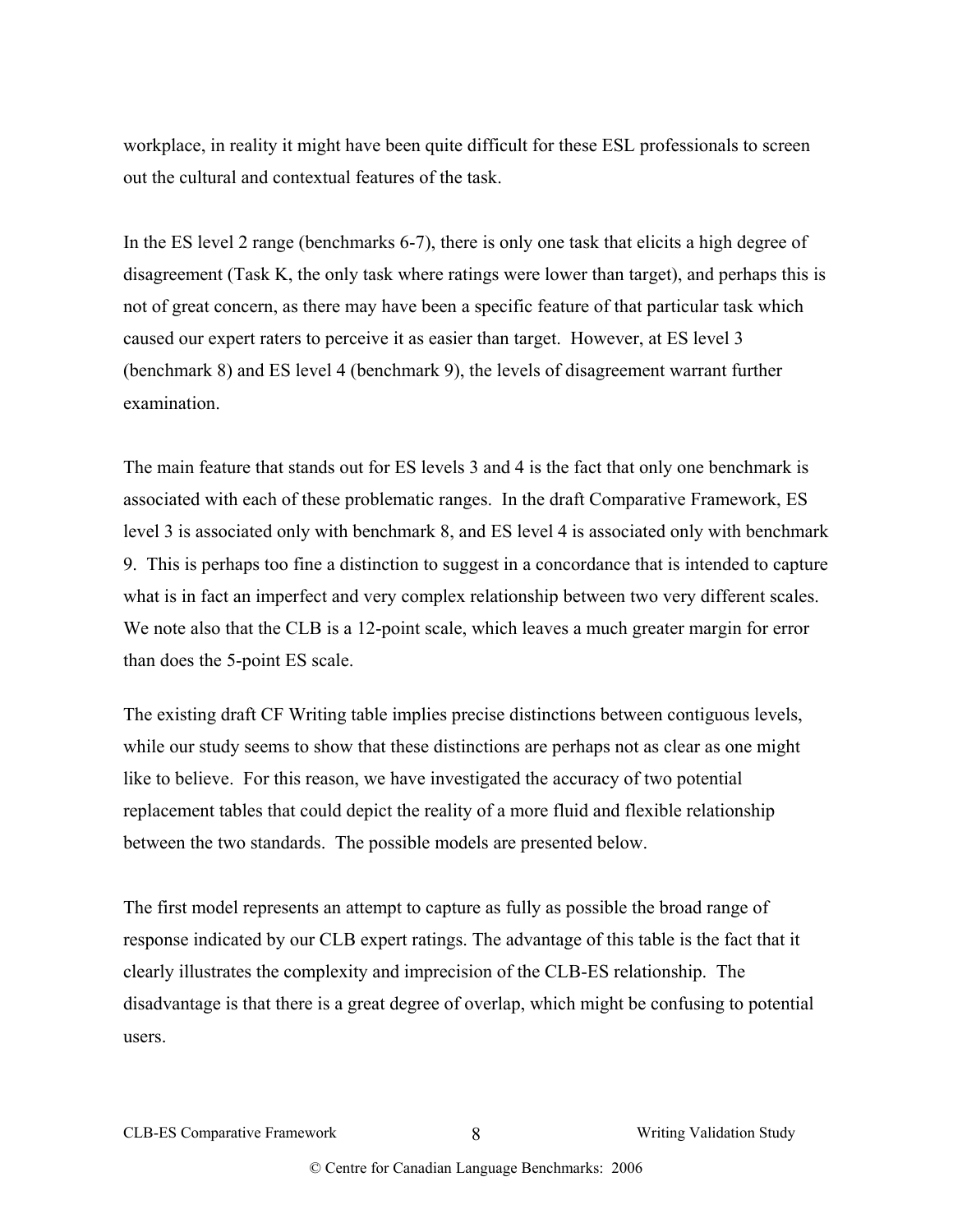|  |  | ES level 1 |  |            |            |            |            |  |
|--|--|------------|--|------------|------------|------------|------------|--|
|  |  |            |  | ES level 2 |            |            |            |  |
|  |  |            |  |            | ES level 3 |            |            |  |
|  |  |            |  |            |            | ES level 4 |            |  |
|  |  |            |  |            |            |            | ES level 5 |  |

Table 4: ES/CLB Writing Matches, First Replacement Version

If the above concordance is substituted for the existing Writing alignment table, then the results of our CLB rating assignment change considerably. Tables 5 and 6 show the dramatic improvement in the number of ratings on target when Table 4 is substituted for Table 1.

|                         |                |                           |                |                           |                         | Benchmark               |                         |                         |                         |                         |                         |
|-------------------------|----------------|---------------------------|----------------|---------------------------|-------------------------|-------------------------|-------------------------|-------------------------|-------------------------|-------------------------|-------------------------|
| Task                    | $\overline{2}$ | 3                         | $\overline{4}$ | 5                         | 6                       | $\overline{7}$          | 8                       | 9                       | 10                      | 11                      | 12                      |
| $\mathbf{A}$            |                |                           |                |                           |                         | $\mathbf{1}$            | $5^2$                   | $\overline{7}$          | $\overline{2}$          |                         |                         |
| $\, {\bf B}$            |                | $2^1$                     | $\overline{7}$ | $5^1$                     |                         |                         | $\mathbf{1}$            |                         |                         |                         |                         |
| $\overline{C}$          |                |                           |                |                           |                         |                         |                         | $4^2$                   | 5                       | 6                       |                         |
| ${\bf D}$               |                |                           |                |                           |                         | $3^1$                   | $6^1$                   | $\overline{\mathbf{4}}$ | $\overline{2}$          |                         |                         |
| ${\bf E}$               |                |                           |                |                           |                         |                         |                         |                         |                         | $\overline{\mathbf{3}}$ | $12^2$                  |
| $\overline{\mathrm{F}}$ |                |                           |                |                           | $\mathbf{1}$            | $2^1$                   | $6^1$                   | $\overline{2}$          | $\overline{\mathbf{4}}$ |                         |                         |
| G                       |                | $\overline{\mathbf{1}^1}$ | $\overline{2}$ | $\overline{\mathbf{4}}$   | $5^1$                   | $\overline{2}$          | $\mathbf{1}$            |                         |                         |                         |                         |
| $\rm H$                 |                |                           |                | $2^1$                     | $7^1$                   | $\overline{2}$          | $\overline{\mathbf{3}}$ | $\mathbf{1}$            |                         |                         |                         |
| $\overline{\textsf{J}}$ |                |                           |                |                           |                         |                         |                         |                         | $\mathbf{1}$            | 10 <sup>1</sup>         | $4^1$                   |
| $\bf K$                 |                |                           | $3^1$          | $\overline{\mathbf{3}}$   | $3^1$                   | 6                       |                         |                         |                         |                         |                         |
| $\mathbf{L}$            |                |                           |                |                           |                         |                         |                         | $\mathbf{1}$            | $4^2$                   | $\overline{7}$          | $\overline{\mathbf{3}}$ |
| M                       |                |                           |                | $\overline{\mathbf{1}^1}$ | $\overline{2}$          | $5^1$                   | 6                       | $\mathbf{1}$            |                         |                         |                         |
| ${\bf N}$               |                |                           | $\overline{2}$ | 11 <sup>2</sup>           | $\mathbf{1}$            | $\mathbf{1}$            |                         |                         |                         |                         |                         |
| $\, {\bf p}$            | $1^1$          | $2^1$                     | 10             | $\mathbf{1}$              | $\mathbf{1}$            |                         |                         |                         |                         |                         |                         |
| ${\bf R}$               |                | 3 <sup>2</sup>            | 8              | 3                         | $\mathbf{1}$            |                         |                         |                         |                         |                         |                         |
| ${\mathbf S}$           |                |                           |                |                           |                         |                         | 3 <sup>1</sup>          | $\overline{\mathbf{4}}$ | $5^1$                   | $\overline{2}$          | $\mathbf{1}$            |
| $\overline{\mathrm{T}}$ |                |                           |                |                           |                         |                         | $1^1$                   | 9 <sup>1</sup>          | $\overline{\mathbf{4}}$ | $\mathbf{1}$            |                         |
| $\mathbf U$             |                |                           |                |                           |                         |                         |                         |                         | $\overline{4}^1$        | 6                       | $5^1$                   |
| $\overline{\mathsf{V}}$ |                |                           |                |                           | $2^1$                   | $\overline{2}$          | $5^1$                   | 5                       | $\mathbf{1}$            |                         |                         |
| W                       |                |                           |                |                           |                         |                         |                         | $2^1$                   | 9 <sup>1</sup>          | $\overline{2}$          | $\boldsymbol{2}$        |
| $\mathbf X$             |                |                           |                |                           | $1^1$                   |                         |                         | $\overline{2}$          | $3^1$                   | $\overline{7}$          | $\overline{2}$          |
| $\mathbf Y$             |                | $1^1$                     |                | $3^1$                     | $\overline{\mathbf{4}}$ | $\overline{\mathbf{4}}$ | $\overline{2}$          | $\mathbf{1}$            |                         |                         |                         |
| $\overline{Z}$          |                |                           | $3^1$          | $\overline{\mathbf{3}}$   | $6^1$                   |                         | $\overline{2}$          | $\mathbf{1}$            |                         |                         |                         |

Table 5: Alignments if First Replacement Framework (Table 4) is used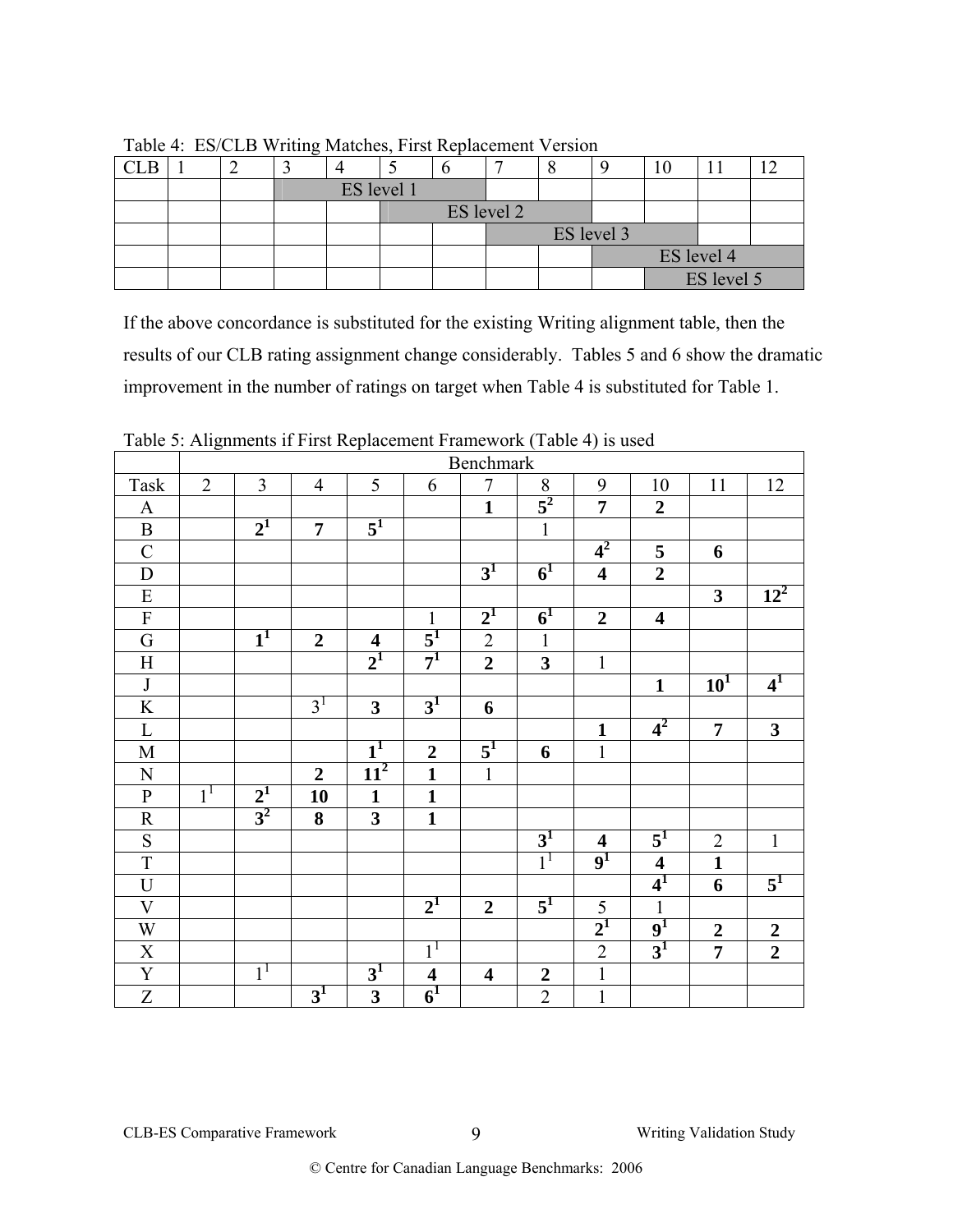| Accuracy/            | Below target     | <b>Below</b> target     | At Target       | Above target     | Above target            |
|----------------------|------------------|-------------------------|-----------------|------------------|-------------------------|
| Benchmark            | by 2 or more     | by <sub>1</sub>         |                 | by <sub>1</sub>  | by 2 or more            |
| ES1/BM 3-6           |                  |                         |                 |                  |                         |
| $\, {\bf B}$         | $\boldsymbol{0}$ | $\boldsymbol{0}$        | 14              | $\boldsymbol{0}$ |                         |
| $\overline{G}$       | $\overline{0}$   | $\overline{0}$          | $\overline{12}$ | $\overline{2}$   | $\mathbf{1}$            |
| $\overline{N}$       | $\overline{0}$   | $\boldsymbol{0}$        | 14              | $\mathbf{1}$     | $\overline{0}$          |
| $\overline{P}$       | $\boldsymbol{0}$ | 1                       | $\overline{14}$ | $\boldsymbol{0}$ | $\boldsymbol{0}$        |
| R                    | $\boldsymbol{0}$ | $\boldsymbol{0}$        | 15              | $\boldsymbol{0}$ | $\boldsymbol{0}$        |
| $\overline{Z}$       | $\boldsymbol{0}$ | $\boldsymbol{0}$        | 12              | $\boldsymbol{0}$ | $\overline{\mathbf{3}}$ |
| Benchmark %          | $\overline{0\%}$ | 1.1%                    | 91.2%           | 3.3%             | 4.4%                    |
|                      |                  |                         |                 |                  |                         |
| ES2/BM 5-8           |                  |                         |                 |                  |                         |
| H                    | $\boldsymbol{0}$ | $\boldsymbol{0}$        | 14              | $\mathbf{1}$     | $\boldsymbol{0}$        |
| K                    | $\boldsymbol{0}$ | $\overline{\mathbf{3}}$ | 12              | $\boldsymbol{0}$ | $\boldsymbol{0}$        |
| M                    | $\boldsymbol{0}$ | $\boldsymbol{0}$        | 14              | 1                | $\mathbf{0}$            |
| $\overline{\rm v}$   | $\overline{0}$   | $\boldsymbol{0}$        | $\overline{9}$  | 5                | 1                       |
| $\overline{Y}$       | $\mathbf{1}$     | $\overline{0}$          | 13              | 1                | $\boldsymbol{0}$        |
| Benchmark %          | 1.3%             | 4.0%                    | 82.7%           | 10.7%            | 1.3%                    |
|                      |                  |                         |                 |                  |                         |
| ES3/BM 7-10          |                  |                         |                 |                  |                         |
| $\mathbf{A}$         | $\boldsymbol{0}$ | $\boldsymbol{0}$        | 15              | $\boldsymbol{0}$ | $\boldsymbol{0}$        |
| D                    | $\boldsymbol{0}$ | $\boldsymbol{0}$        | 15              | $\boldsymbol{0}$ | $\boldsymbol{0}$        |
| $\overline{F}$       | $\boldsymbol{0}$ |                         | 14              | $\boldsymbol{0}$ | $\boldsymbol{0}$        |
| $\overline{S}$       | $\mathbf{0}$     | $\boldsymbol{0}$        | 12              | $\overline{2}$   |                         |
| Benchmark %          | $0.0\%$          | 1.6%                    | 93.3%           | 3.3%             | 1.6%                    |
|                      |                  |                         |                 |                  |                         |
| ES4/BM 9-12          |                  |                         |                 |                  |                         |
| $\mathcal{C}$        | $\boldsymbol{0}$ | $\boldsymbol{0}$        | 15              | $\boldsymbol{0}$ | $\boldsymbol{0}$        |
| E                    | $\boldsymbol{0}$ | $\boldsymbol{0}$        | $\overline{15}$ | $\boldsymbol{0}$ | $\boldsymbol{0}$        |
| L                    | $\boldsymbol{0}$ | $\boldsymbol{0}$        | 15              | $\boldsymbol{0}$ | $\boldsymbol{0}$        |
| $\overline{T}$       | $\boldsymbol{0}$ | 1                       | 14              | $\boldsymbol{0}$ | $\boldsymbol{0}$        |
| $\overline{W}$       | $\overline{0}$   | $\boldsymbol{0}$        | $\overline{15}$ | $\boldsymbol{0}$ | $\boldsymbol{0}$        |
| Benchmark %          | $0.0\%$          | 1.3%                    | 98.7%           | $0.0\%$          | $0.0\%$                 |
|                      |                  |                         |                 |                  |                         |
| ES5/BM 10-12         |                  |                         |                 |                  |                         |
| J                    | $\boldsymbol{0}$ | $\boldsymbol{0}$        | 15              | N/A              | N/A                     |
| U                    | $\boldsymbol{0}$ | $\boldsymbol{0}$        | 15              | N/A              | N/A                     |
| $\overline{X}$       | $\mathbf{1}$     | $\overline{2}$          | 12              | N/A              | N/A                     |
| Benchmark %          | $0.0\%$          | 4.4%                    | 93.3%           | N/A              | $\rm N/A$               |
| Overall <sup>%</sup> | 0.6%             | 2.3%                    | 91.3%           | 3.8%             | 2.0%                    |

Table 6: More Detailed Examination of Ratings Using First Replacement ES/CLB Match

Examination of Table 6 shows that replacement of the existing CF Writing table by Replacement Table 4 produces a very high level of ratings on target. Overall, only 8.7% of ratings miss the target at all, and only 2.6% miss by more than one benchmark. Only Task Z has more than one rating that misses the target by 2 or more benchmarks.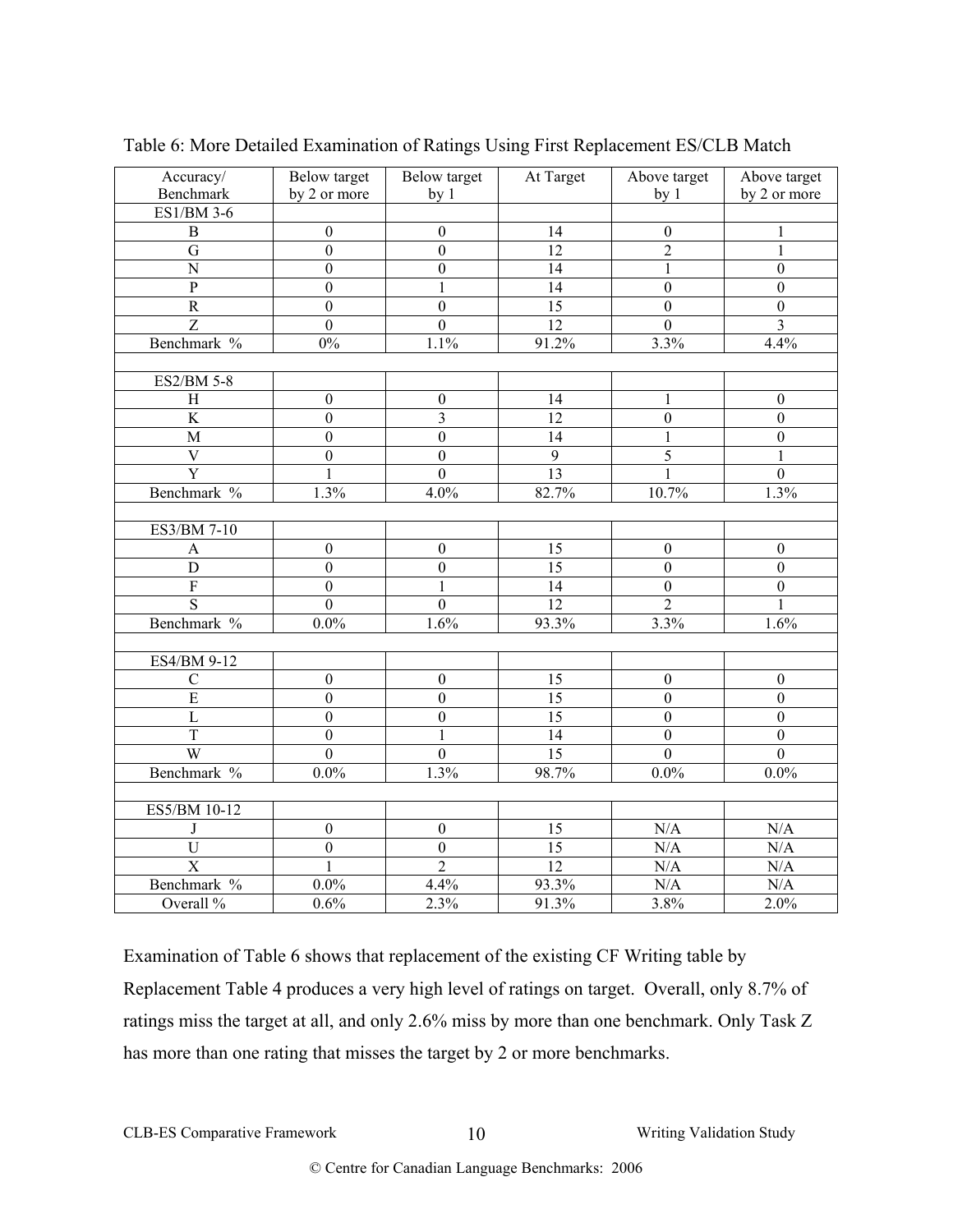The disadvantage of using Table 4 is the fact that, as noted, this concordance implies a great deal of overlap between the levels in the two underlying standards. This feature of Table 4 could lead users of the Comparative Framework to feel confused when trying to select tasks and materials for teaching and training purposes. Ultimately, a table that reflects too loose a relationship between the two scales is likely to be of little practical use.

The second model for a potential replacement table (Table 7) is an attempt to create a compromise between the overly tight concordance in Table 1 and the overly loose alignment shown in Table 4. Table 7 presents a more uniform alignment of ranges on the two scales, with exactly three CLB benchmarks appearing at each ES level and an overlap of one benchmark between each range. The overlap is deliberate and is intended to reflect the onebenchmark allowable margin of error and also to acknowledge the imprecision of the relationship between the two underlying scales. Note that the degree of overlap in Replacement Table 7 is minimal compared to Replacement Table 4

| <b>CLB</b> |  |            |            |            |            |            |  |
|------------|--|------------|------------|------------|------------|------------|--|
|            |  | ES level 1 |            |            |            |            |  |
|            |  |            | ES level 2 |            |            |            |  |
|            |  |            |            | ES level 3 |            |            |  |
|            |  |            |            |            | ES level 4 |            |  |
|            |  |            |            |            |            | ES level 5 |  |

Table 7: ES/CLB Writing Matches, Second Replacement Version

If this second realignment (Table 7) is used, then Tables 8 and 9 ensue. Table 8 presents the same data as in Tables 2 and 5 but with more entries bolded than in Table 2 and fewer than in Table 5. This reflects the fact that Table 7 is a compromise between the very strict and precise Table 1 and the much looser Table 4.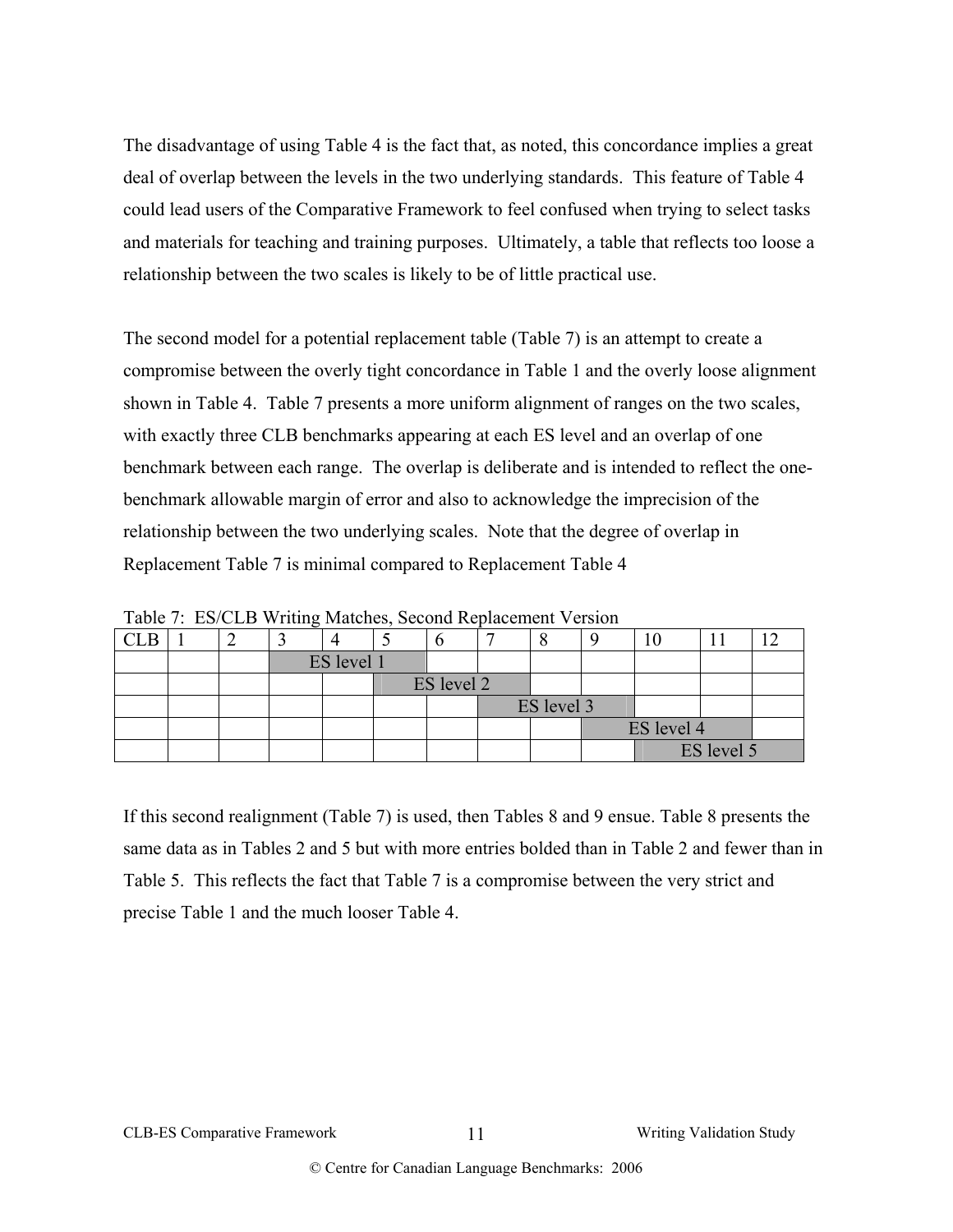|                           |                |                |                |                           |                         | Benchmark               |                             |                         |                         |                         |                |
|---------------------------|----------------|----------------|----------------|---------------------------|-------------------------|-------------------------|-----------------------------|-------------------------|-------------------------|-------------------------|----------------|
| Task                      | $\overline{2}$ | $\overline{3}$ | $\overline{4}$ | 5                         | 6                       | $\overline{7}$          | 8                           | 9                       | 10                      | 11                      | 12             |
| $\mathbf{A}$              |                |                |                |                           |                         | $\mathbf{1}$            | $5^2$                       | $\overline{7}$          | $\overline{2}$          |                         |                |
| $\, {\bf B}$              |                | $2^1$          | $\overline{7}$ | $5^1$                     |                         |                         | $\mathbf{1}$                |                         |                         |                         |                |
| $\overline{C}$            |                |                |                |                           |                         |                         |                             | $4^2$                   | 5                       | 6                       |                |
| $\label{eq:1} \mathbf{D}$ |                |                |                |                           |                         | $3^1$                   | $\overline{6}$ <sup>I</sup> | $\overline{\mathbf{4}}$ | $\overline{2}$          |                         |                |
| $\overline{\mathrm{E}}$   |                |                |                |                           |                         |                         |                             |                         |                         | $\overline{\mathbf{3}}$ | $12^{2}$       |
| $\overline{\mathrm{F}}$   |                |                |                |                           | $\mathbf{1}$            | $2^1$                   | $6^1$                       | $\overline{2}$          | $\overline{4}$          |                         |                |
| $\overline{G}$            |                | $1^1$          | $\overline{2}$ | $\overline{\mathbf{4}}$   | $5^1$                   | $\overline{2}$          | $\mathbf{1}$                |                         |                         |                         |                |
| $\boldsymbol{\mathrm{H}}$ |                |                |                | $2^1$                     | $7^1$                   | $\overline{2}$          | $\overline{3}$              | $\mathbf{1}$            |                         |                         |                |
| $\overline{J}$            |                |                |                |                           |                         |                         |                             |                         | $\mathbf{1}$            | 10 <sup>1</sup>         | $4^1$          |
| $\rm K$                   |                |                | 3 <sup>1</sup> | $\overline{\mathbf{3}}$   | $3^1$                   | 6                       |                             |                         |                         |                         |                |
| $\mathbf L$               |                |                |                |                           |                         |                         |                             | $\mathbf{1}$            | $4^2$                   | $\overline{7}$          | $\overline{3}$ |
| $\mathbf M$               |                |                |                | $\overline{\mathbf{1}}^1$ | $\overline{2}$          | $5^1$                   | 6                           | $\mathbf{1}$            |                         |                         |                |
| ${\bf N}$                 |                |                | $\overline{2}$ | 11 <sup>2</sup>           | $\mathbf{1}$            | $\mathbf{1}$            |                             |                         |                         |                         |                |
| $\overline{P}$            | $1^1$          | $2^1$          | 10             | $\mathbf{1}$              | $\mathbf{1}$            |                         |                             |                         |                         |                         |                |
| $\overline{R}$            |                | 3 <sup>2</sup> | 8              | $\overline{\mathbf{3}}$   | $\mathbf{1}$            |                         |                             |                         |                         |                         |                |
| $\overline{S}$            |                |                |                |                           |                         |                         | $3^1$                       | $\overline{\mathbf{4}}$ | $5^1$                   | $\overline{2}$          | $\mathbf{1}$   |
| $\overline{\mathrm{T}}$   |                |                |                |                           |                         |                         | $1^1$                       | 9 <sup>1</sup>          | $\overline{\mathbf{4}}$ | $\mathbf{1}$            |                |
| $\overline{U}$            |                |                |                |                           |                         |                         |                             |                         | $4^1$                   | 6                       | $5^1$          |
| $\ensuremath{\mathbf{V}}$ |                |                |                |                           | $2^1$                   | $\overline{2}$          | $5^1$                       | 5                       | $\mathbf{1}$            |                         |                |
| W                         |                |                |                |                           |                         |                         |                             | $2^1$                   | 9 <sup>1</sup>          | $\boldsymbol{2}$        | $\sqrt{2}$     |
| $\mathbf X$               |                |                |                |                           | $1^1$                   |                         |                             | $\overline{2}$          | $3^1$                   | $\overline{7}$          | $\overline{2}$ |
| $\overline{Y}$            |                | $1^1$          |                | $3^1$                     | $\overline{\mathbf{4}}$ | $\overline{\mathbf{4}}$ | $\overline{2}$              | $\mathbf{1}$            |                         |                         |                |
| $\overline{Z}$            |                |                | $3^1$          | $\overline{\mathbf{3}}$   | $6^1$                   |                         | $\overline{2}$              | $\mathbf{1}$            |                         |                         |                |

Table 8: Alignments if Second Replacement Framework (Table 6) is used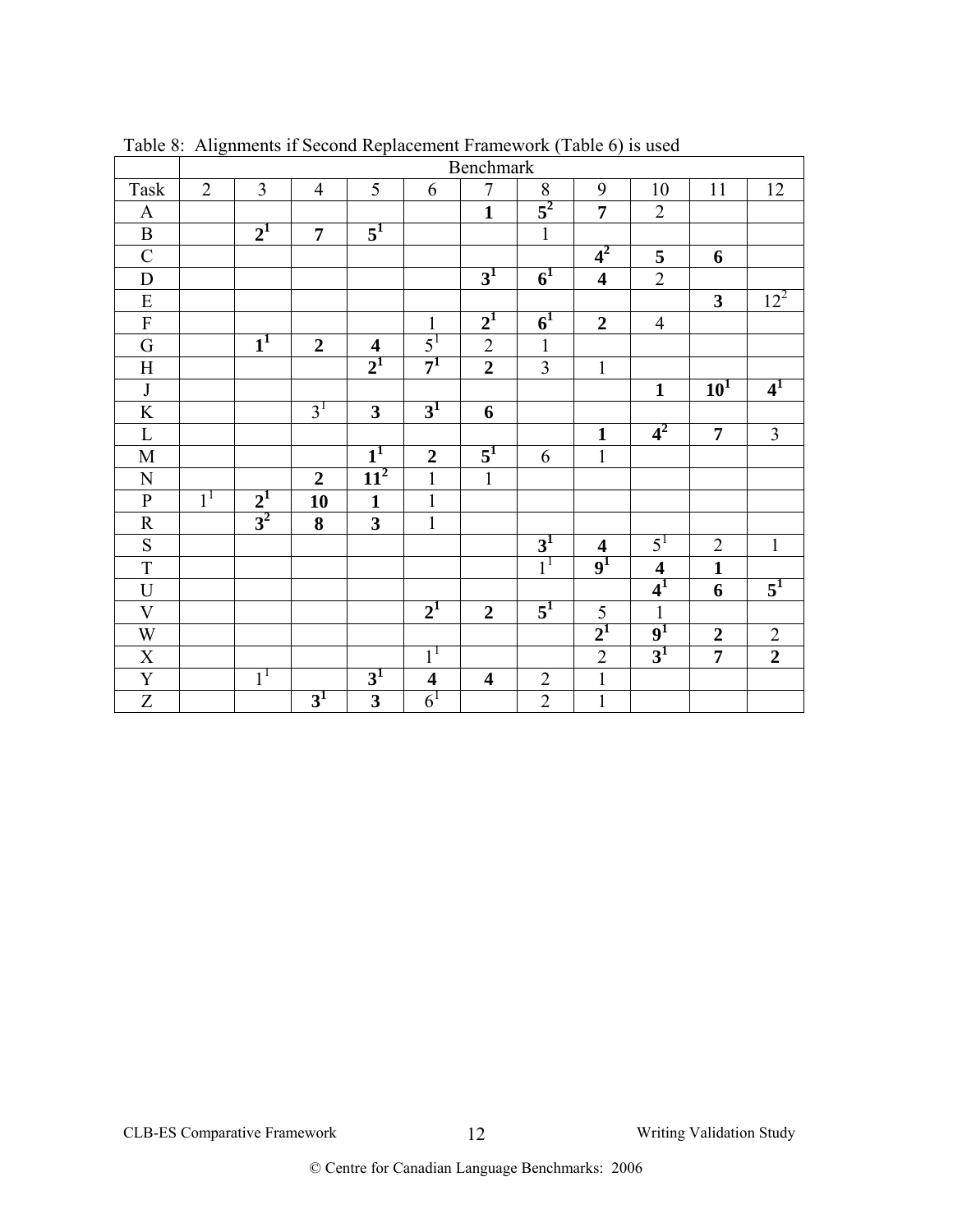| Accuracy/          | Below target     | <b>Below</b> target | At Target               | Above target            | Above target     |
|--------------------|------------------|---------------------|-------------------------|-------------------------|------------------|
| Benchmark          | by 2 or more     | by <sub>1</sub>     |                         | by <sub>1</sub>         | by 2 or more     |
| ES1/BM 3-5         |                  |                     |                         |                         |                  |
| $\bf{B}$           | $\overline{0}$   | $\overline{0}$      | $\overline{14}$         | $\overline{0}$          | 1                |
| $\overline{G}$     | $\overline{0}$   | $\overline{0}$      | $\overline{7}$          | 5                       | $\overline{3}$   |
| N                  | $\boldsymbol{0}$ | $\boldsymbol{0}$    | 13                      | 1                       | 1                |
| ${\bf P}$          | $\boldsymbol{0}$ | 1                   | 13                      | 1                       | $\boldsymbol{0}$ |
| $\overline{R}$     | $\boldsymbol{0}$ | $\boldsymbol{0}$    | 14                      | 1                       | $\boldsymbol{0}$ |
| $\overline{z}$     | $\overline{0}$   | $\overline{0}$      | 6                       | $\overline{6}$          | $\overline{3}$   |
| Benchmark %        | $0\%$            | 1.1%                | 74.4%                   | 15.6%                   | 8.9%             |
|                    |                  |                     |                         |                         |                  |
| ES2/BM 5-7         |                  |                     |                         |                         |                  |
| $\rm H$            | $\boldsymbol{0}$ | $\boldsymbol{0}$    | 11                      | $\overline{\mathbf{3}}$ | $\mathbf{1}$     |
| $\rm K$            | $\boldsymbol{0}$ | 3                   | 6                       | 6                       | $\overline{0}$   |
| M                  | $\boldsymbol{0}$ | $\boldsymbol{0}$    | $8\,$                   | 6                       |                  |
| $\overline{\rm v}$ | $\overline{0}$   | $\boldsymbol{0}$    | $\overline{9}$          | 5                       |                  |
| $\overline{Y}$     |                  | $\boldsymbol{0}$    | 10                      | $\overline{2}$          |                  |
| Benchmark %        | 1.3%             | 4.0%                | 58.7%                   | 29.3%                   | 5.3%             |
|                    |                  |                     |                         |                         |                  |
| ES3/BM 7-9         |                  |                     |                         |                         |                  |
| $\mathbf{A}$       | $\boldsymbol{0}$ | $\boldsymbol{0}$    | 13                      | $\overline{2}$          | $\boldsymbol{0}$ |
| $\mathbf D$        | $\boldsymbol{0}$ | $\boldsymbol{0}$    | 13                      | $\overline{2}$          | $\boldsymbol{0}$ |
| ${\rm F}$          | $\boldsymbol{0}$ | 1                   | $10\,$                  | $\overline{4}$          | $\boldsymbol{0}$ |
| $\overline{S}$     | $\overline{0}$   | $\boldsymbol{0}$    | $\overline{7}$          | $\overline{5}$          | $\overline{3}$   |
| Benchmark %        | $0.0\%$          | 1.6%                | 71.2%                   | 21.7%                   | 5.0%             |
|                    |                  |                     |                         |                         |                  |
| ES4/BM 9-11        |                  |                     |                         |                         |                  |
| $\mathcal{C}$      | $\boldsymbol{0}$ | $\boldsymbol{0}$    | 15                      | $\boldsymbol{0}$        | $\boldsymbol{0}$ |
| E                  | $\boldsymbol{0}$ | $\mathbf{0}$        | $\overline{\mathbf{3}}$ | 12                      | $\boldsymbol{0}$ |
| L                  | $\boldsymbol{0}$ | $\boldsymbol{0}$    | 12                      | $\mathfrak{Z}$          | $\boldsymbol{0}$ |
| $\overline{T}$     | $\overline{0}$   | 1                   | 14                      | $\overline{0}$          | $\overline{0}$   |
| $\overline{W}$     | $\overline{0}$   | $\overline{0}$      | $\overline{13}$         | $\overline{2}$          | $\boldsymbol{0}$ |
| Benchmark %        | $0.0\%$          | 1.3%                | 76.0%                   | 22.7%                   | $0.0\%$          |
|                    |                  |                     |                         |                         |                  |
| ES5/BM 10-12       |                  |                     |                         |                         |                  |
| J                  | $\boldsymbol{0}$ | $\boldsymbol{0}$    | 15                      | N/A                     | N/A              |
| U                  | $\boldsymbol{0}$ | $\boldsymbol{0}$    | $\overline{15}$         | N/A                     | N/A              |
| $\mathbf X$        | 1                | $\overline{2}$      | 12                      | N/A                     | N/A              |
| Benchmark %        | $0.0\%$          | 4.4%                | 93.3%                   | N/A                     | N/A              |
| Overall %          | 0.6%             | 2.3%                | 73.9%                   | 19.1%                   | 4.1%             |

Table 9: More Detailed Examination of Ratings Using Second Replacement ES/CLB Match

In Table 9, only 4.7% of ratings are beyond a tolerance of one benchmark from the compromise matches as shown in Table 6. Of the 95% within a one benchmark tolerance, substantial asymmetry is shown, with 19.1% of ratings one benchmark above target, and only 2.3% one benchmark below target. The disproportionate number of higher ratings is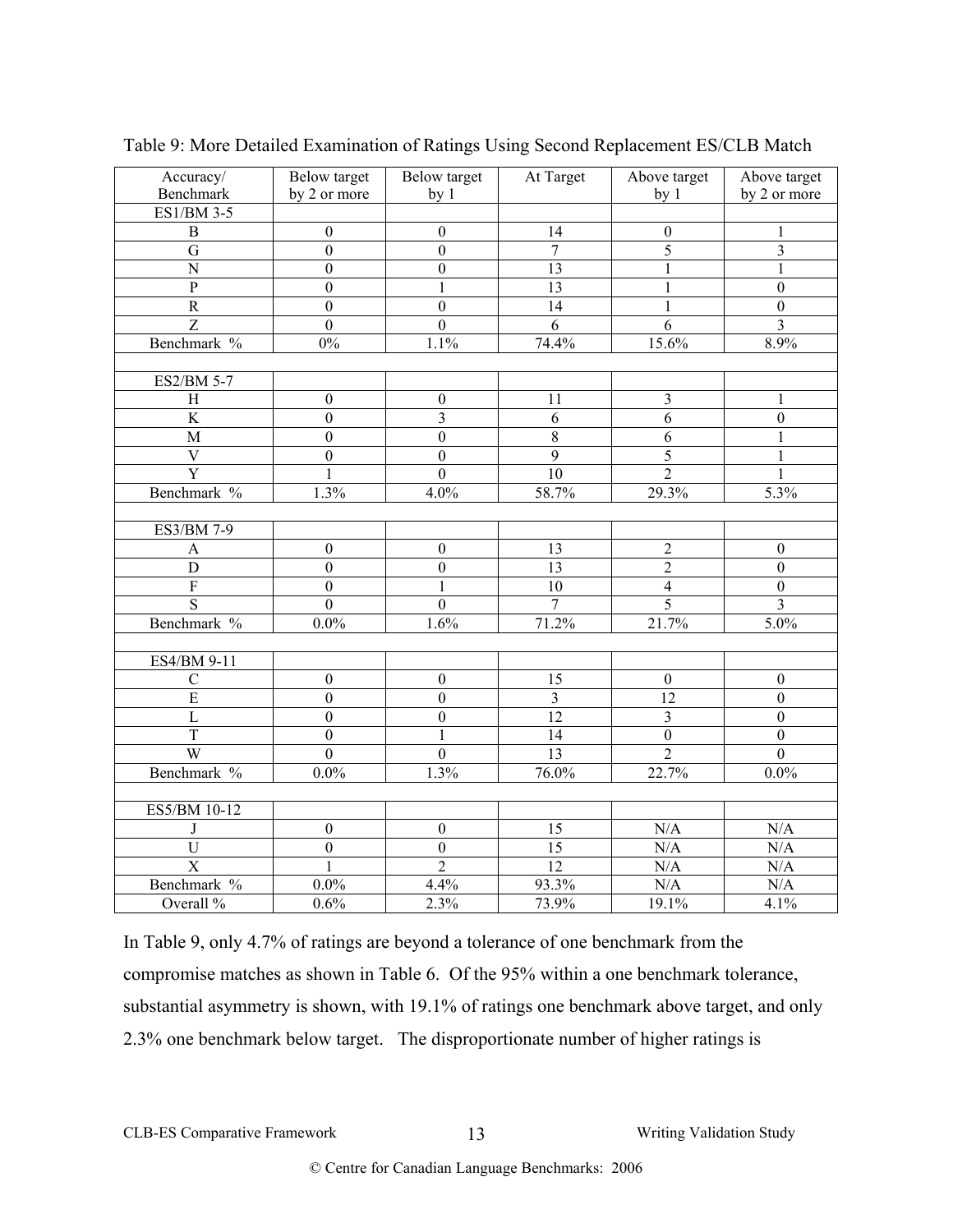probably due to CLB raters' attention to variables beyond linguistic ability that influence performance on authentic workplace tasks.

#### **Conclusion**

Results of this small study seem to indicate the need for a reconsideration of the concordance presented in the Comparative Framework Writing alignment table. It appears that a greater degree of accuracy could be achieved in the task alignments if the existing Writing table were to be replaced with a somewhat looser model, one that acknowledges the degree of error associated with rating workplace tasks on the Canadian Language Benchmarks, one that also better reflects the fluidity and imprecision of the relationship between the two underlying scales.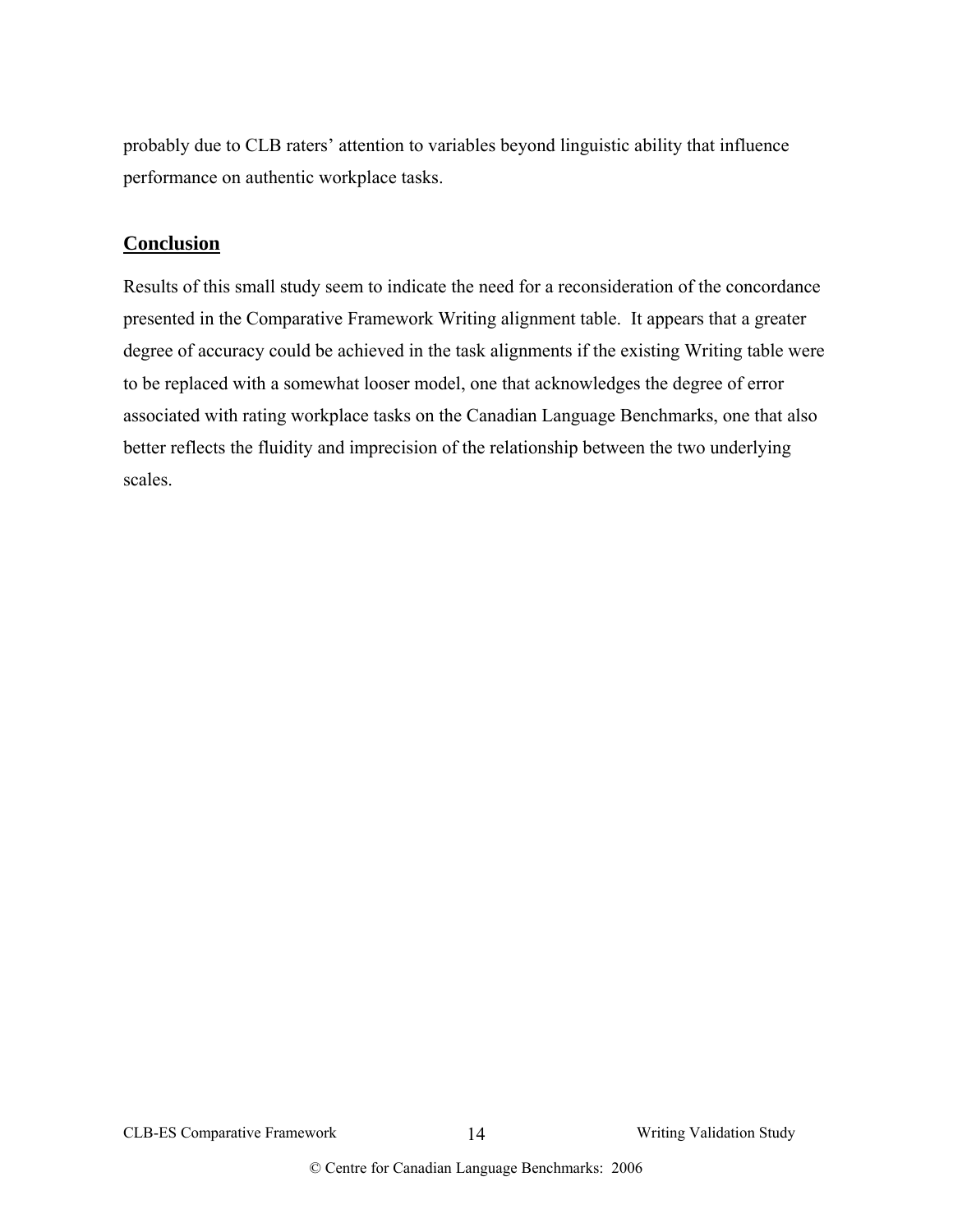# **Appendix A**

#### **Task A**

You are the senior manager in a company that manufactures windows. Last week, your department shipped out thirty-five windows (product # 34709). Some of the customers who received the windows have called to inform you that there is a defect in the seal. Write a onepage letter to all of the customers who received the defective windows. Keeping in mind that customers are usually upset by defects and delays, explain the nature of the defect, apologize for the problem, and offer a suitable solution.

#### **Task B**

You are a kitchen worker in a small restaurant. Every morning, you follow a set routine to get the kitchen set up and ready for the day. Tomorrow, a co-worker will be filling in for you. Write a "to do" list with ten items to indicate the routine that the co-worker should follow in setting up for the day.

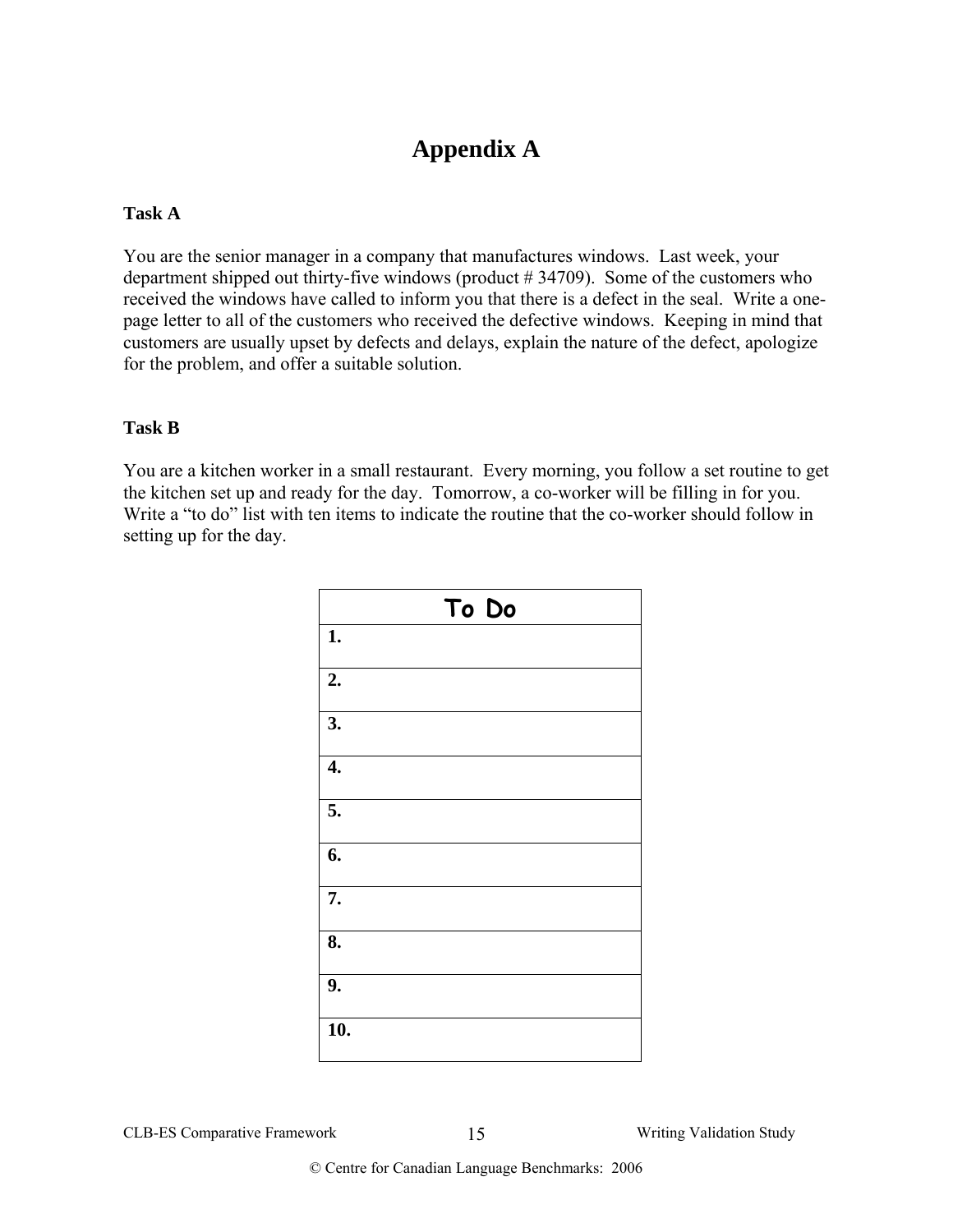#### **Task C**

You are the department manager at a large food processing company. You have done some research and have concluded that your department could be run more efficiently. Write a detailed report to the company president outlining your proposed changes. Include your research results, recommendations, the reasons why your ideas will work, and the benefits to the company.

#### **Task D**

You are a customer service agent for a small airline. Recently, a customer arrived at the boarding gate in a desperate hurry and tried to get on a flight without a boarding pass. You followed procedure while trying to be polite yet firm, indicating that you could not allow anyone to board the plane without a valid pass. Now, the customer has registered a complaint about your attitude. In a letter to the company president, the customer has stated that you were rude and uncooperative. Write a letter to the president defending your behaviour. Describe the incident and explain your side of the story.

#### **Task E**

As a senior HR manager at a telecommunications company, you have been asked to draft a company policy manual. This manual should include policies to deal with employee rights and responsibilities, health and safety, working conditions, and employee conduct.

#### **Task F**

You are an administrator at a medical clinic, and you have just managed to convince the management that you need a full-time assistant. Write a job description for this new position.

#### **Task G**

You are an elementary school teacher assistant working with a grade three class. One of the students is showing problems in her behaviour. Write a short note to the parents of this student requesting a meeting to talk about the situation.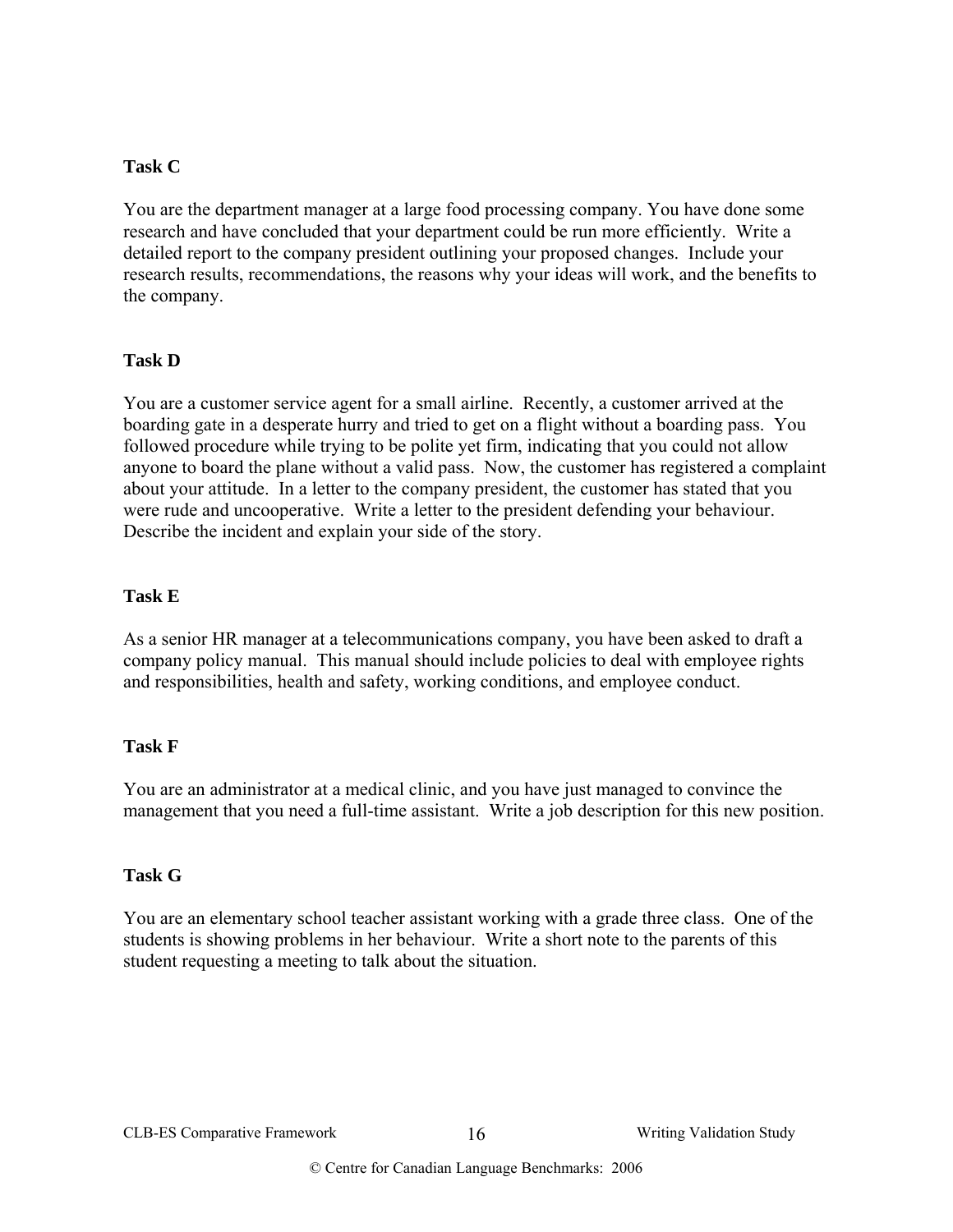## **Task H**

You are a team leader in the shipping department of a large factory. Yesterday, a member of your team tried to get a box from a high shelf and fell off a ladder. As a result, she has a broken wrist and a bruised hip. Fill out the following report with details about the incident.

|                                                    | <b>Accidental Injury Report</b>                                                                                      |                                |  |  |  |  |  |  |
|----------------------------------------------------|----------------------------------------------------------------------------------------------------------------------|--------------------------------|--|--|--|--|--|--|
| Business unit:                                     | Department:                                                                                                          | Name of reporting team leader: |  |  |  |  |  |  |
| Date of accident:                                  | Time of accident:                                                                                                    | Location of accident:          |  |  |  |  |  |  |
| Name of injured employee:                          | Employee occupation:<br>Employee<br>number:                                                                          | Employee start<br>date:        |  |  |  |  |  |  |
| How did the accident occur? (Please explain fully) | What is the nature of the injury? (Please explain fully)<br>Was the injury due to negligence? (Please explain fully) |                                |  |  |  |  |  |  |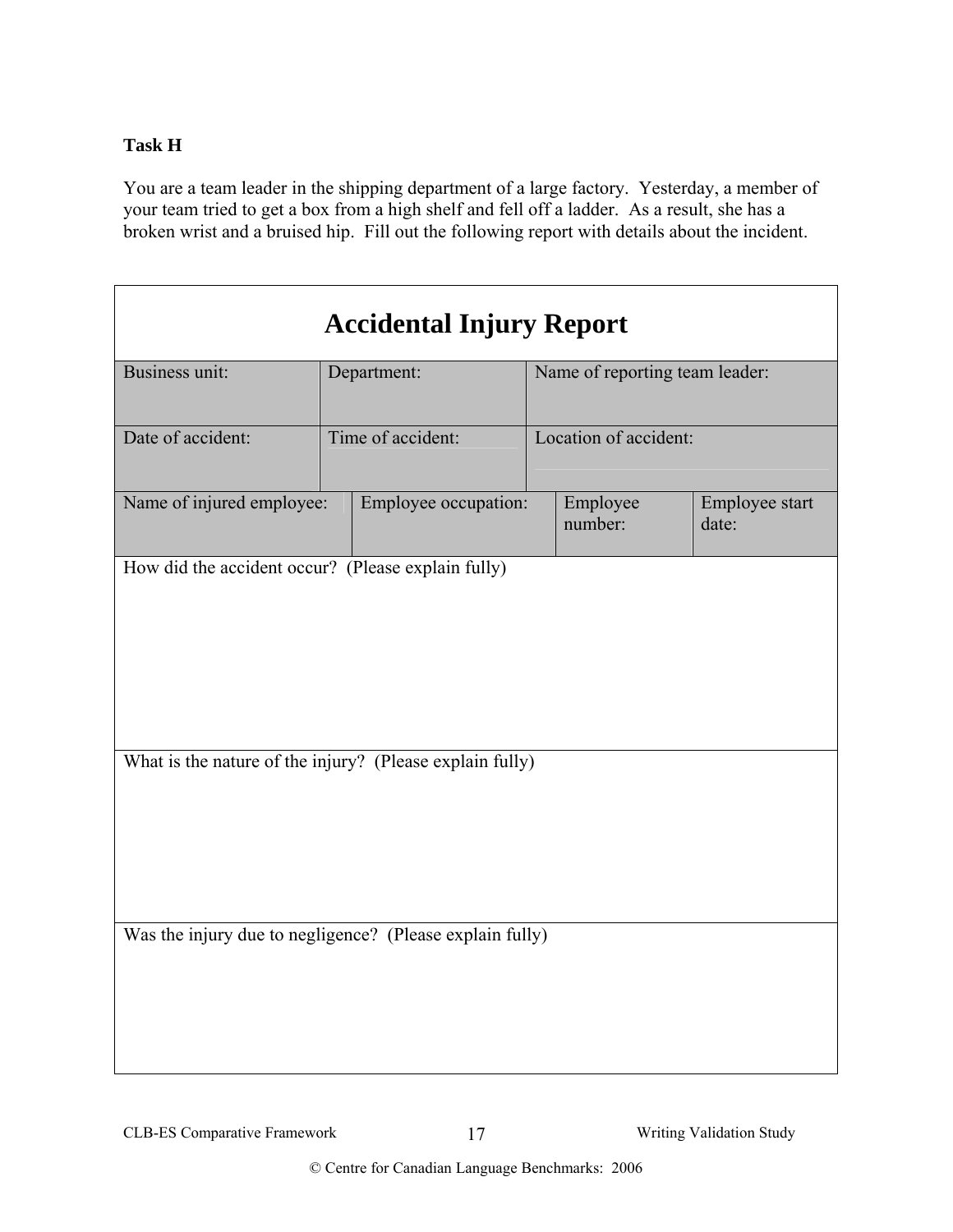#### **Task J**

You are a researcher who has recently completed a one-year environmental impact study of proposed development in a township currently zoned for agricultural use. Prepare a detailed report to be presented to town council members. Your report should include several sections, including research methodology, data analysis and interpretation, assessment of the impact of the proposed development, and final recommendations.

#### **Task K**

You are a security guard working in a large office tower. Each year, you get two weeks off. One week is supposed to be taken between January and June, and the other week is supposed to be taken between July and December. Next month, you plan to take a trip with your family, and you would like to use your entire vacation at that time. Write a short memo to your supervisor outlining your request.

| Memo  |  |
|-------|--|
| To:   |  |
| From: |  |
| Re:   |  |
|       |  |
|       |  |
|       |  |
|       |  |
|       |  |
|       |  |
|       |  |
|       |  |
|       |  |
|       |  |
|       |  |
|       |  |
|       |  |
|       |  |

#### **Task L**

You are the manager of a daycare centre. Write a proposal to the government requesting funding for a special project. Your proposal should be 8 to 10 pages in length.

CLB-ES Comparative Framework 18 18 Writing Validation Study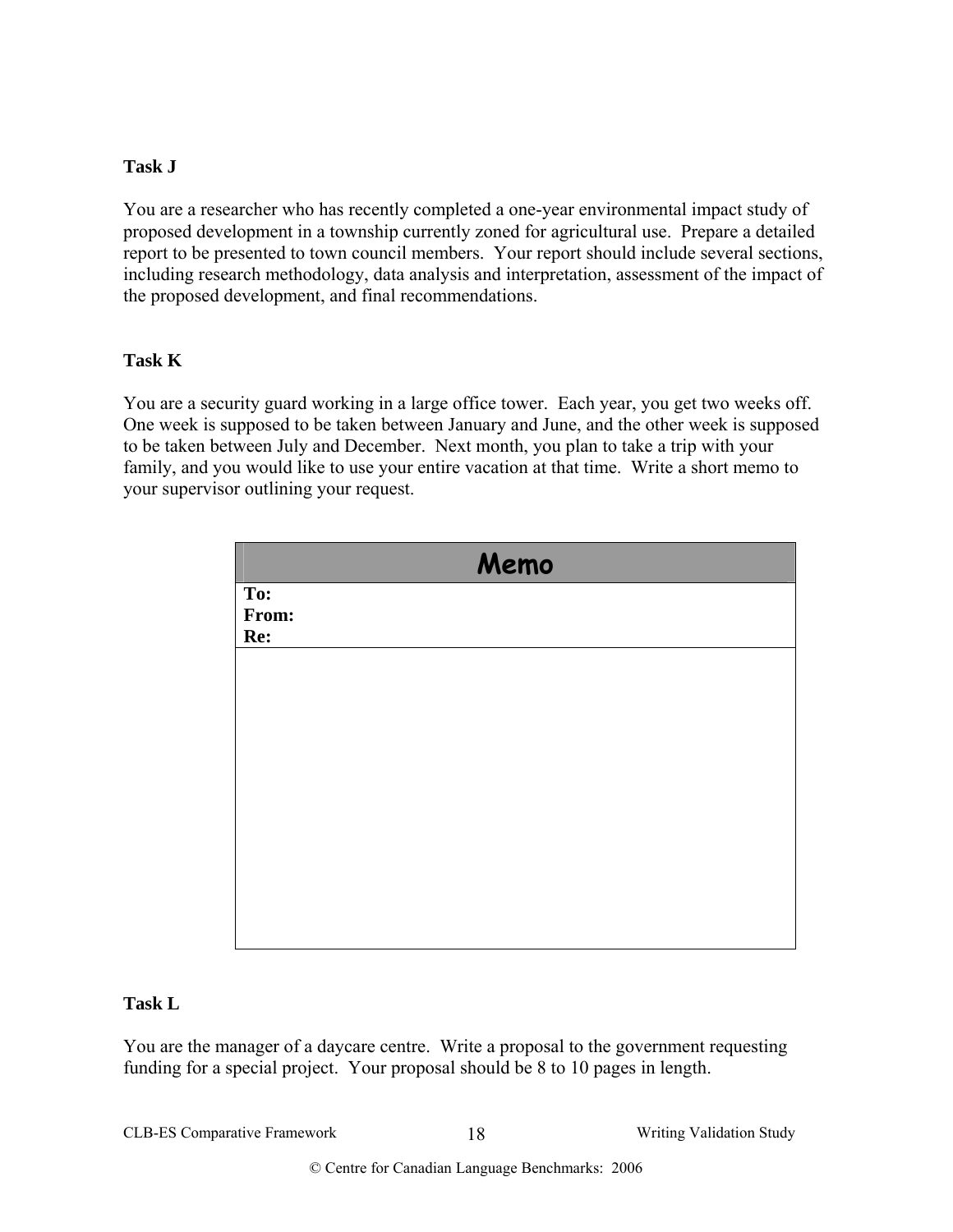#### **Task M**

You are a travel counselor who has just booked a trip for an important client. The client will be visiting five cities on her trip and staying in some of the finest hotels. Write a letter to the client detailing the arrangements you have confirmed for the trip.

#### **Task N**

You work as a sales representative in a shoe store. A customer has just tried on a pair of shoes and would like to come back and purchase them tomorrow at a specific time. You will not be at work tomorrow. The other sales representative, Andy, will be working tomorrow. Write a short note to Andy. Include the customer's name, describe the situation, indicate when the customer will be returning, and explain what Andy needs to do.

#### **Task P**

You are a gas station attendant, and you have suddenly become ill during your shift. It is now 3:00 pm, and you have called a replacement who promises to be on duty by 3:30 pm. Your medical condition is serious enough that you feel you have to leave immediately. You intend to lock the door to your booth and leave a note to inform customers of the situation. Write the note that you would stick on the door of your booth.

#### **Task R**

You are an executive assistant sharing a large office space with three others. The shared printer has broken down. You have called the repair service to come this afternoon, and you are now leaving for lunch. Write a note to place on the machine explaining the situation to your co-workers.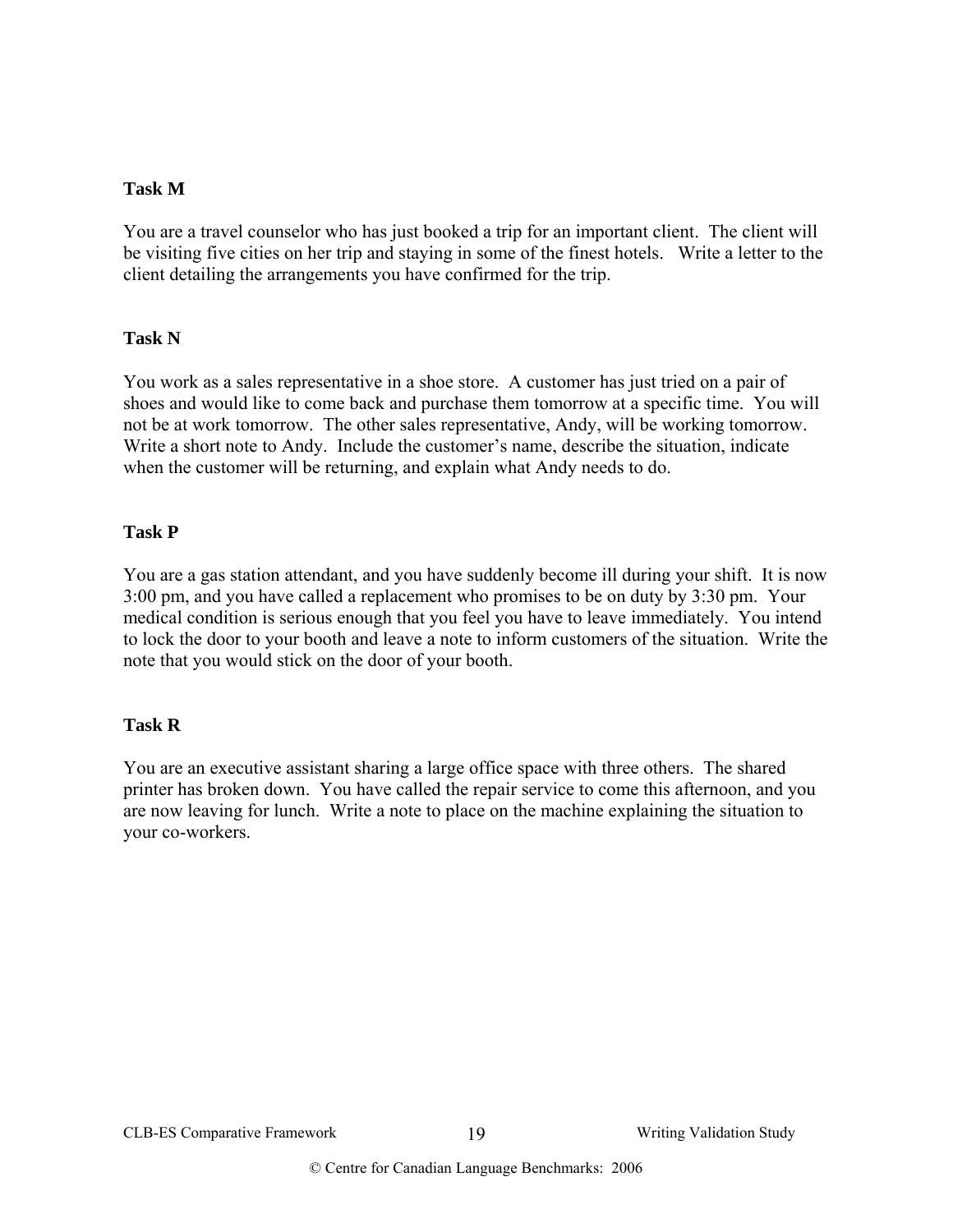#### **Task S**

You are the manager of a business unit in a large industrial company. One of your job responsibilities is to complete appraisals of employees in your unit. Complete the following performance appraisal.

| <b>Employee Performance Appraisal</b>                                                                                      |
|----------------------------------------------------------------------------------------------------------------------------|
| <b>Employee name:</b><br>Job title:<br><u> 1989 - Johann Stoff, amerikansk politiker (* 1908)</u>                          |
|                                                                                                                            |
| <b>Performance Expectations:</b><br>Please provide a summary of employee expectations for the appraisal period.            |
|                                                                                                                            |
|                                                                                                                            |
|                                                                                                                            |
|                                                                                                                            |
| <b>Employee Accountabilities:</b><br>Please provide a summary of employee accountabilities as outlined in the job profile. |
|                                                                                                                            |
|                                                                                                                            |
|                                                                                                                            |
|                                                                                                                            |
|                                                                                                                            |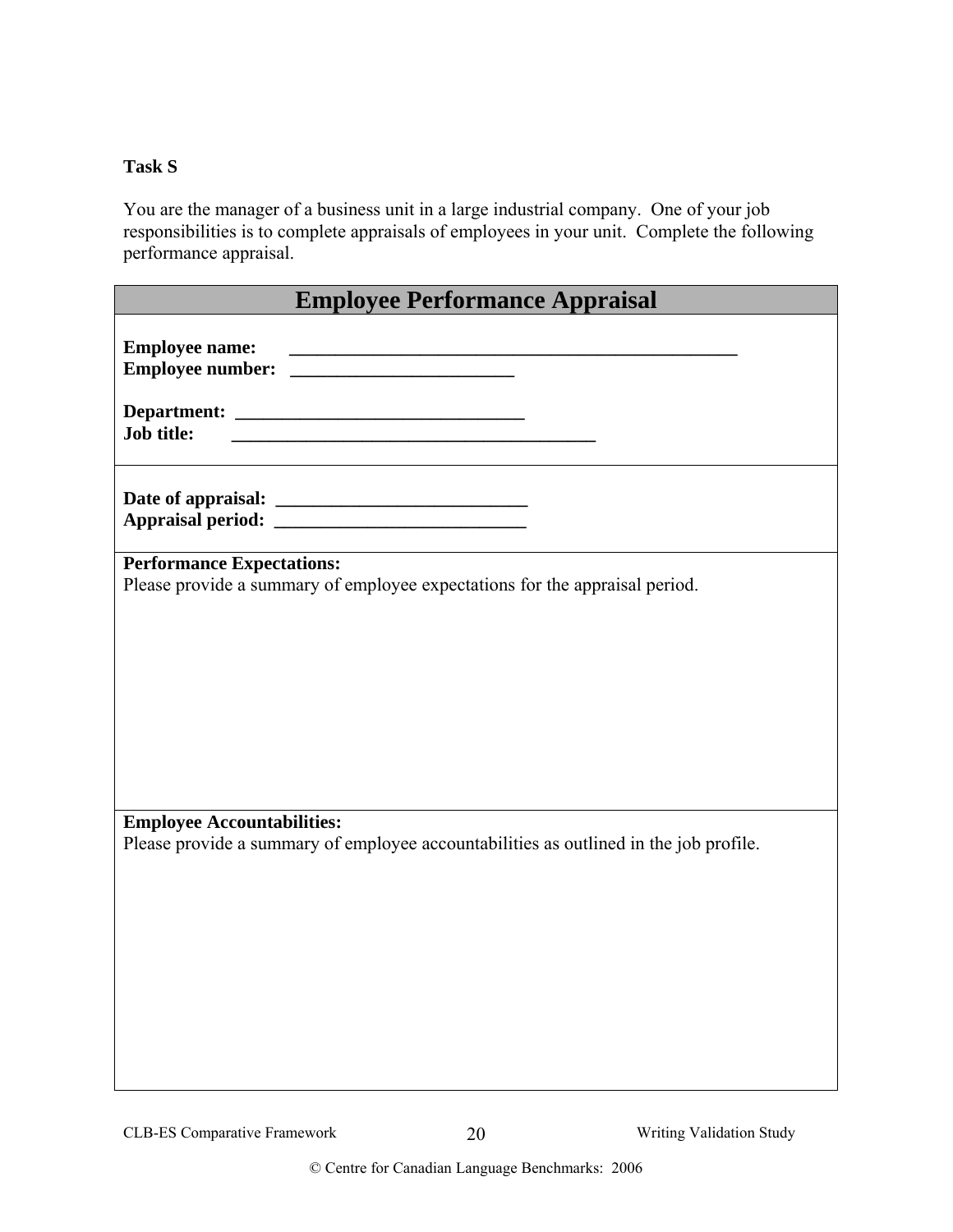| <b>Performance against Expectations:</b>                                             |
|--------------------------------------------------------------------------------------|
| Please provide a summary of employee performance with regard to stated expectations. |
|                                                                                      |
|                                                                                      |
|                                                                                      |
|                                                                                      |
|                                                                                      |
|                                                                                      |
|                                                                                      |
|                                                                                      |
|                                                                                      |
|                                                                                      |
|                                                                                      |
|                                                                                      |
|                                                                                      |
|                                                                                      |
| Performance against Accountabilities:                                                |
| Please provide a summary of employee performance with regard to stated               |
| accountabilities.                                                                    |
|                                                                                      |
|                                                                                      |
|                                                                                      |
|                                                                                      |
|                                                                                      |
|                                                                                      |
|                                                                                      |
|                                                                                      |
|                                                                                      |
|                                                                                      |
|                                                                                      |
|                                                                                      |
| <b>Additional comments and observations:</b>                                         |
|                                                                                      |
|                                                                                      |
|                                                                                      |
|                                                                                      |
|                                                                                      |
|                                                                                      |
|                                                                                      |
|                                                                                      |
|                                                                                      |
|                                                                                      |
| Date:                                                                                |
|                                                                                      |
|                                                                                      |
|                                                                                      |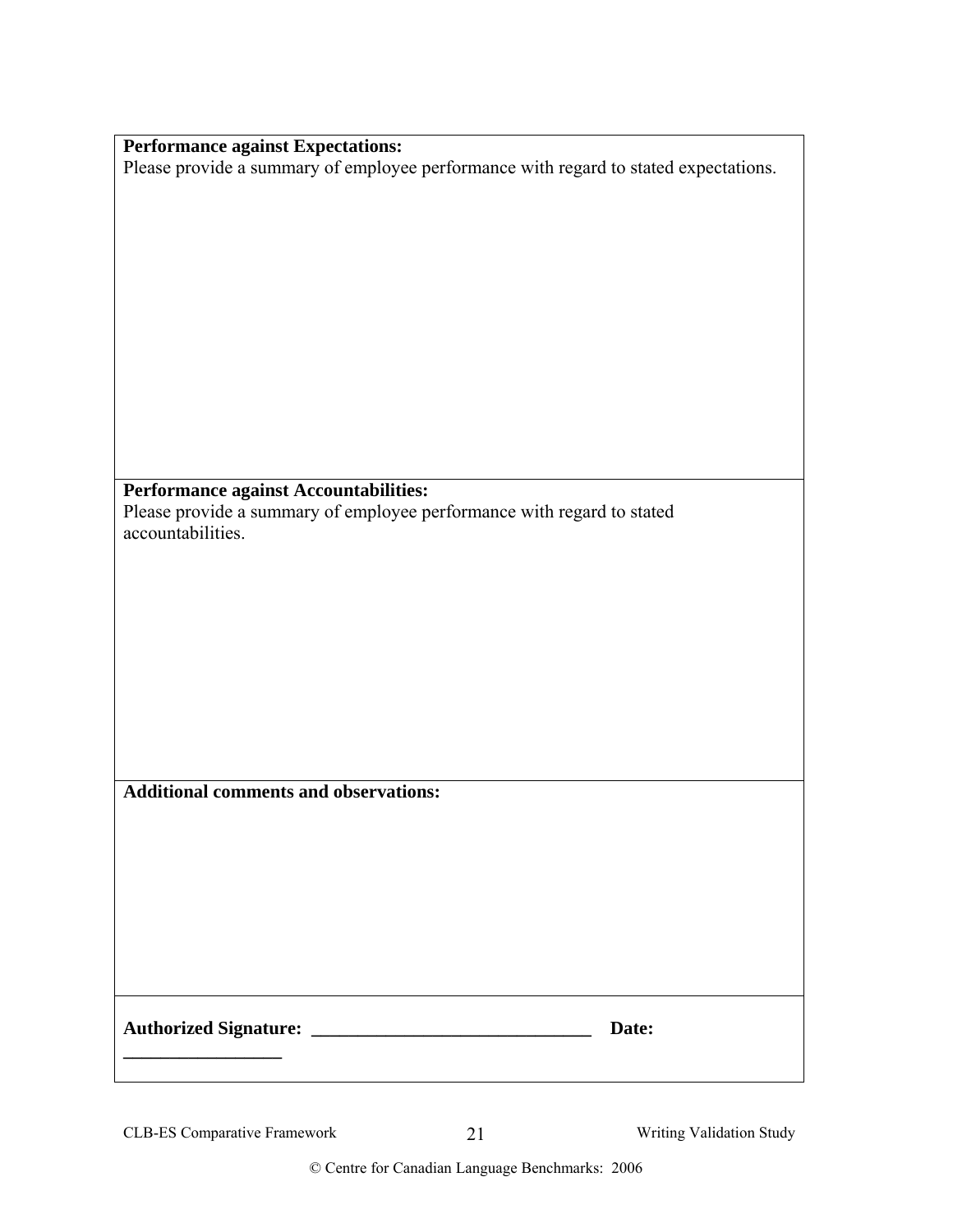#### **Task T**

You are the supervisor of an assembly team at a large automobile manufacturing plant. Last week, your manager was unable to attend an important seminar on safety practices in the workplace. You attended the seminar in his place and took notes on the important points that were made. Now, you need to prepare a summary for your manager. Write up a report with the important points that were made in the seminar and their impact on your work. Your report should be about 5 pages long.

#### **Task U**

You are a technical writer for a home electronics manufacturer. Write a users' manual for a new line of stereo equipment. The manual should include assembly and installation instructions, user instructions, troubleshooting techniques, and warranty information

#### **Task V**

You manage the toy department at a large store. The store is having a midnight madness sale on December 15, and some of your employees have been complaining and claiming that they should not be required to work such late hours. Prepare a memo to these employees emphasizing the importance of the sale, reminding them that this event only occurs once a year, and explaining why they are all required to work that evening. Your memo should be 2 paragraphs in length

#### **Task W**

You are a software developer who has just completed writing a software program that will be used by an entire company. The software is to be installed and implemented right away. Write detailed instructions to be distributed with the software for employees who do not have an understanding of how the software works. Include an introduction, explanation of the application, and detailed instructions for use. The document should be 8 pages in length.

#### **Task X**

You are an advertising copywriter. Write the script for a 30-second radio advertisement for an insurance company.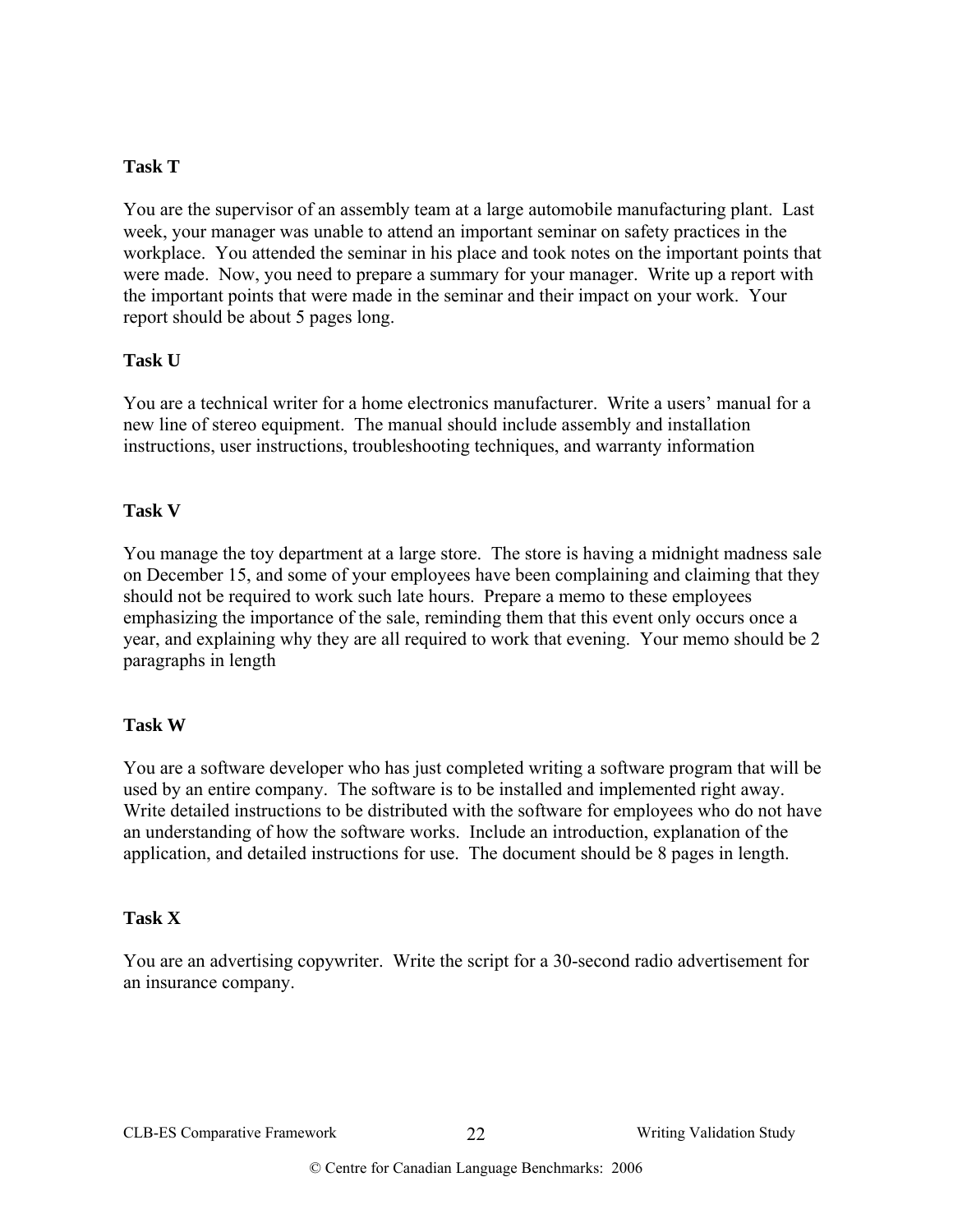#### **Task Y**

You work in the stock room of a large hardware outlet. Over the past month, the number of accidents occurring in the stock room has increased by 15%. Write a suggestion to the company describing three ways you think the accident rate in the stock room could be reduced.

| <b>Employee Suggestion Form</b> |  |  |  |
|---------------------------------|--|--|--|
| Name:                           |  |  |  |
|                                 |  |  |  |
| Department:<br>Position:        |  |  |  |
|                                 |  |  |  |
| Your suggestion:                |  |  |  |
|                                 |  |  |  |
|                                 |  |  |  |
|                                 |  |  |  |
|                                 |  |  |  |
|                                 |  |  |  |
|                                 |  |  |  |
|                                 |  |  |  |
|                                 |  |  |  |
|                                 |  |  |  |
|                                 |  |  |  |
|                                 |  |  |  |

#### **Task Z**

You are the tennis instructor at a large fitness club. Recently, you offered some pointers to a member of the club, and these tips really improved the person's game. As a thank-you, he sent you two passes to a movie. You have to return the tickets because the fitness club policy states that employees are not allowed to accept any gifts from members. Write a brief note to the member thanking him for the tickets and explaining why they have to be returned.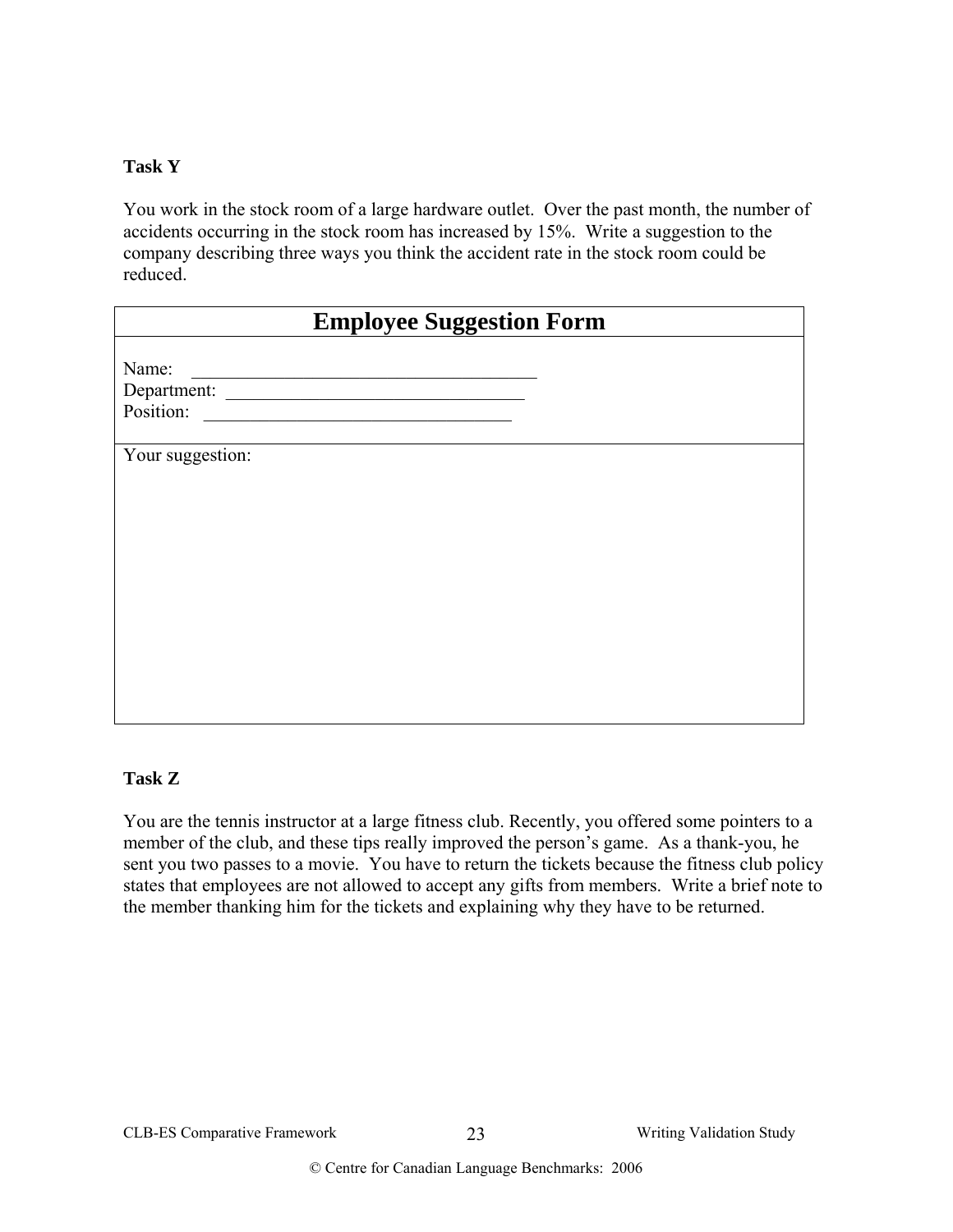# **Appendix B**

| <b>Writing Task Identifier</b> | <b>ES Complexity Level</b> |
|--------------------------------|----------------------------|
| $\mathbf A$                    | 3                          |
| $\bf{B}$                       | $\mathbf{1}$               |
| $\mathbf C$                    | $\overline{\mathbf{4}}$    |
| D                              | 3                          |
| E                              | 4                          |
| $\mathbf F$                    | $\overline{\mathbf{3}}$    |
| G                              | $\mathbf{1}$               |
| $\mathbf H$                    | $\overline{\mathbf{2}}$    |
| ${\bf J}$                      | 5                          |
| $\mathbf K$                    | $\overline{\mathbf{2}}$    |
| L                              | $\overline{\mathbf{4}}$    |
| M                              | $\boldsymbol{2}$           |
| $\mathbf N$                    | $\mathbf{1}$               |
| ${\bf P}$                      | $\mathbf{1}$               |
| $\mathbf R$                    | $\mathbf{1}$               |
| S                              | $\overline{\mathbf{3}}$    |
| T                              | 4                          |
| U                              | 5                          |
| $\overline{\mathbf{V}}$        | $\overline{\mathbf{2}}$    |
| W                              | $\overline{\mathbf{4}}$    |
| $\mathbf{X}$                   | 5                          |
| Y                              | $\overline{\mathbf{2}}$    |
| $\mathbf{Z}$                   | $\mathbf{1}$               |

# **ES Complexity Ratings assigned by inQuire**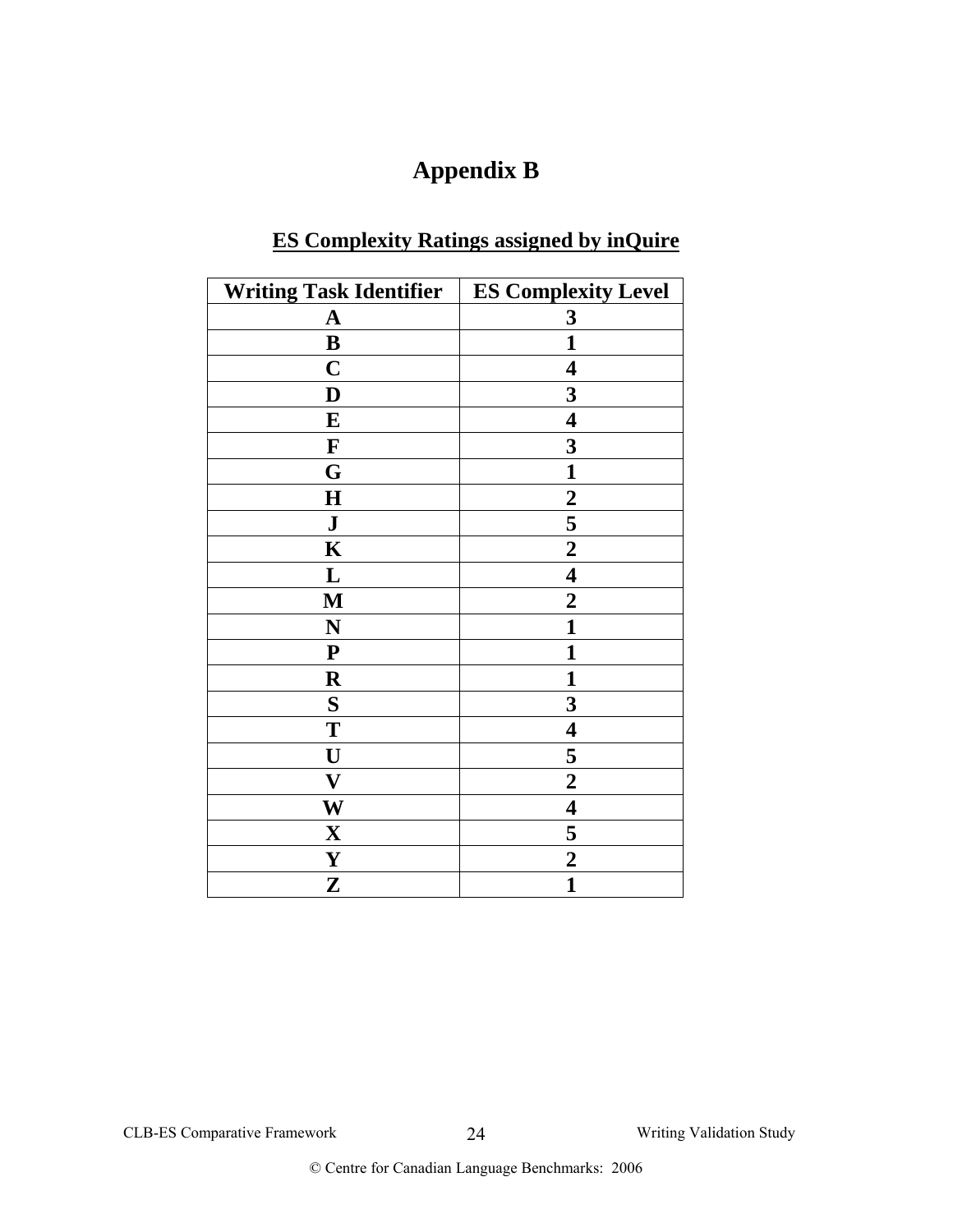# **Appendix C**

#### Dear CLB Expert:

Thank you very much for agreeing to participate in this CCLB study on the validity of the CLB-ES Comparative Framework. The purpose of this stage of our research is to examine expert opinion on the placement of Essential Skills tasks in reference to the communicative competencies described in the Canadian Language Benchmarks for Writing.

In order to ensure the consistency of our results, it is very important that all CLB expert respondents approach the study in the same way. We therefore require that you follow these instructions for each task in your package.

- 1) Read the task.
- 2) Imagine that the task is to be performed by a worker whose first language is not English. The worker is employed in the described context and is required to perform the task as part of her or his job.
- 3) Assume that the worker is competent in the job and understands the requirements of the task.
- 4) Assume that the worker has all of the information required to complete the task. For example, if the task requires an evaluation of a person or a description of an incident, imagine that the worker has easy access to this information.
- 5) Assume that the worker is able to comprehend the prompt or instructions for the task. In other words, do not consider the reading complexity of the prompt but only the difficulty of the writing that is required of the worker.
- 6) Look at the task, and ask yourself the following question:

What is the lowest CLB writing benchmark at which a worker could successfully carry out this writing task?

7) Record the CLB writing benchmark on the CLB Respondent Rating Sheet.

When you have assigned a CLB benchmark for each of the tasks in your package, sign and date your rating sheet. Please return your Respondent Rating Sheet to Philip Nagy in the addressed envelope provided before December 20, 2005.

Again, many thanks for your assistance with this research. Without the benefit of your expertise, we could not complete this validation.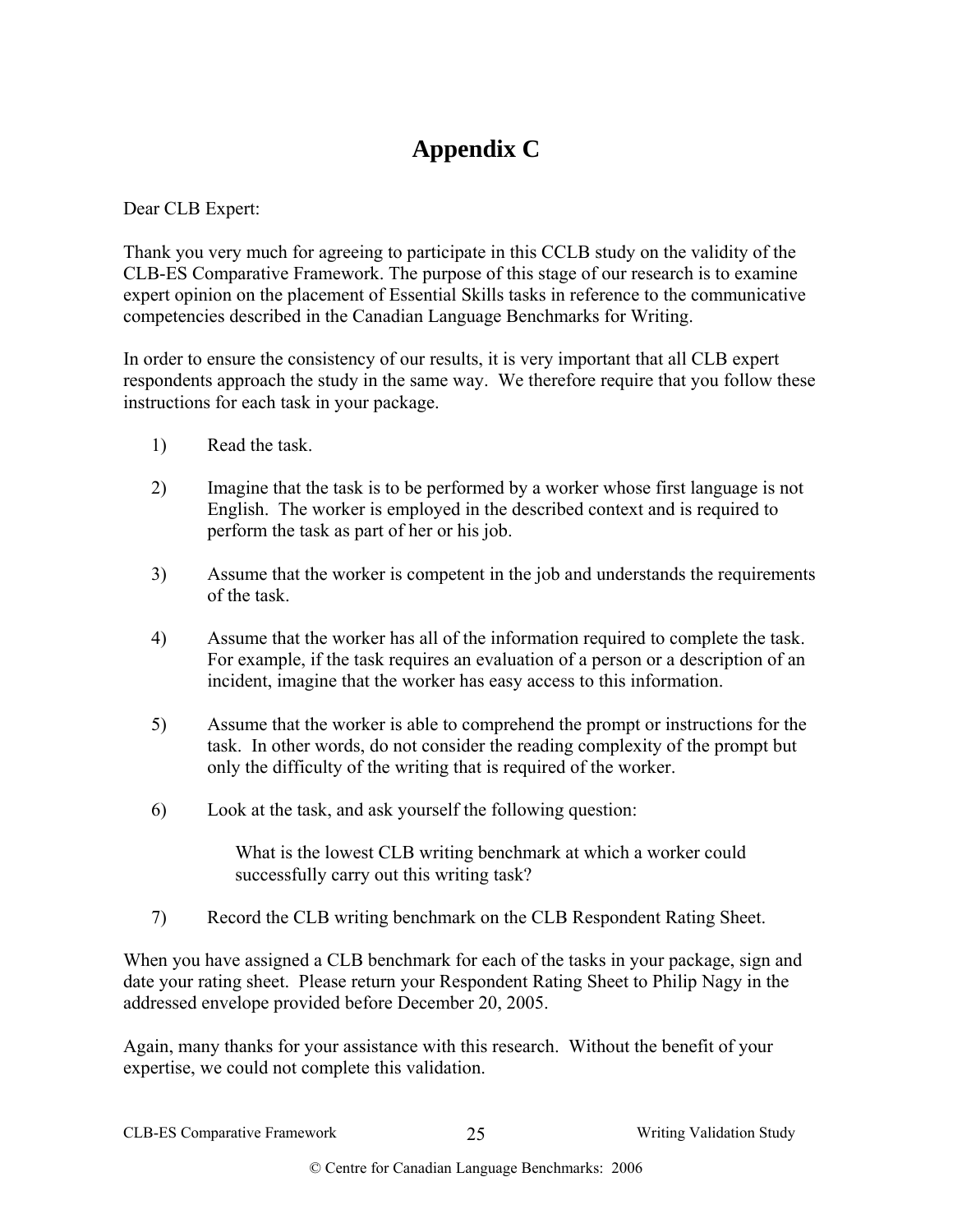# **Appendix D**

## **Sample Tasks for Discussion and Benchmark Calibration**

#### **Task 1**

You are the senior manager in a food processing company. Recently, your company placed a recall on a particular canned soup because of concerns that the product might have been contaminated. Your research department has since run tests on this product and has assured you that these concerns were unfounded. Despite this finding, there is reluctance on the part of one of your largest retail distributors to continue carrying your products. **Write a letter** to the executive director of this large retail chain apologizing for the problem, reassuring her that your products are safe, and requesting her continued confidence in your company.

#### **Task 2**

You are an executive in a large advertising firm. Next week, you will be making a trip to another country to pitch a new ad campaign. Before you leave, you need to be sure that your assistant assembles all of the necessary materials and equipment for you to successfully run your presentation. **Prepare a list** for your executive assistant detailing all of the materials and equipment you will require for the trip.

#### **Task 3**

You are a writer in the marketing department of a large financial institution. **Write a persuasive marketing package** to introduce five new products to your existing customer base. For each product or service, include a one-page summary **along with an appealing customer brochure** promoting each product or service.

#### **Task 4**

You are the front desk agent in a large hotel. Your colleague has listed the items that are currently in your lost-and-found bin. **Complete the remainder of the chart** with information about the items.

| <b>Item</b> | <b>Detailed Description</b>      | Date found    | <b>Where found</b> |
|-------------|----------------------------------|---------------|--------------------|
| Umbrella    | blue and white stripes with dark | July 20, 2005 | Hotel lobby        |
|             | wooden handle                    |               |                    |
| Sweater     |                                  |               |                    |
| Golf club   |                                  |               |                    |
| Wrist watch |                                  |               |                    |
| Wallet      |                                  |               |                    |
| Duffel bag  |                                  |               |                    |
| Key ring    |                                  |               |                    |
| Eye glasses |                                  |               |                    |
| Scarf       |                                  |               |                    |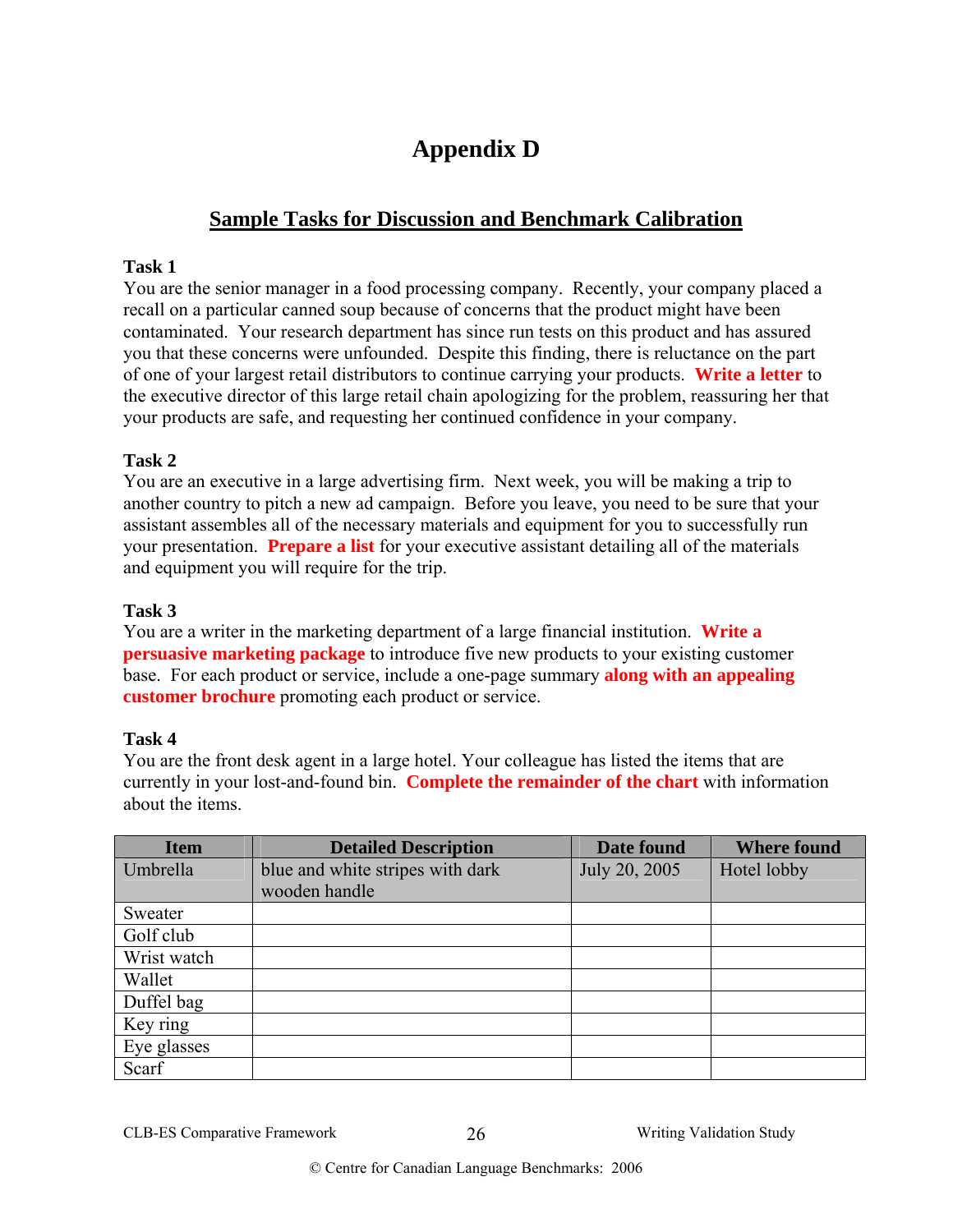# **Appendix E**

## **Comparative Framework Validation Study**

## **Group Calibration Session Notes**

### **December 15, 2005**

The group calibration session began with panel introductions and an overview of the Comparative Framework and the purpose of this study. The following main points were made in the description and overview:

- The Comparative Framework aligns two scales Essential Skills (ES) and Canadian Language Benchmarks (CLB). It has been designed so that ESL teachers can select workplace content for use in CLB-based classrooms and training programs.
- The purpose of this study is to validate the concordance of levels across the two scales. If you are interested in looking at the research that underpins the development of the framework or at the framework itself, this information can be found on the Essential Skills website. You are not required to look at this framework, and the framework should definitely not be used as the basis for the work that you do in this study. You are being asked, as a CLB expert, to use your background and your CLB document for the task placement exercise.
- One of the difficulties in validating the framework is the fact that the CLB and ES scales differ in two main ways. The ES has 5 levels, and its main purpose is to place tasks. The CLB has 12 levels, and its main purpose is to place learners. Although the CLB has not been designed specifically for task placement, CLB

CLB-ES Comparative Framework 27 2008 Writing Validation Study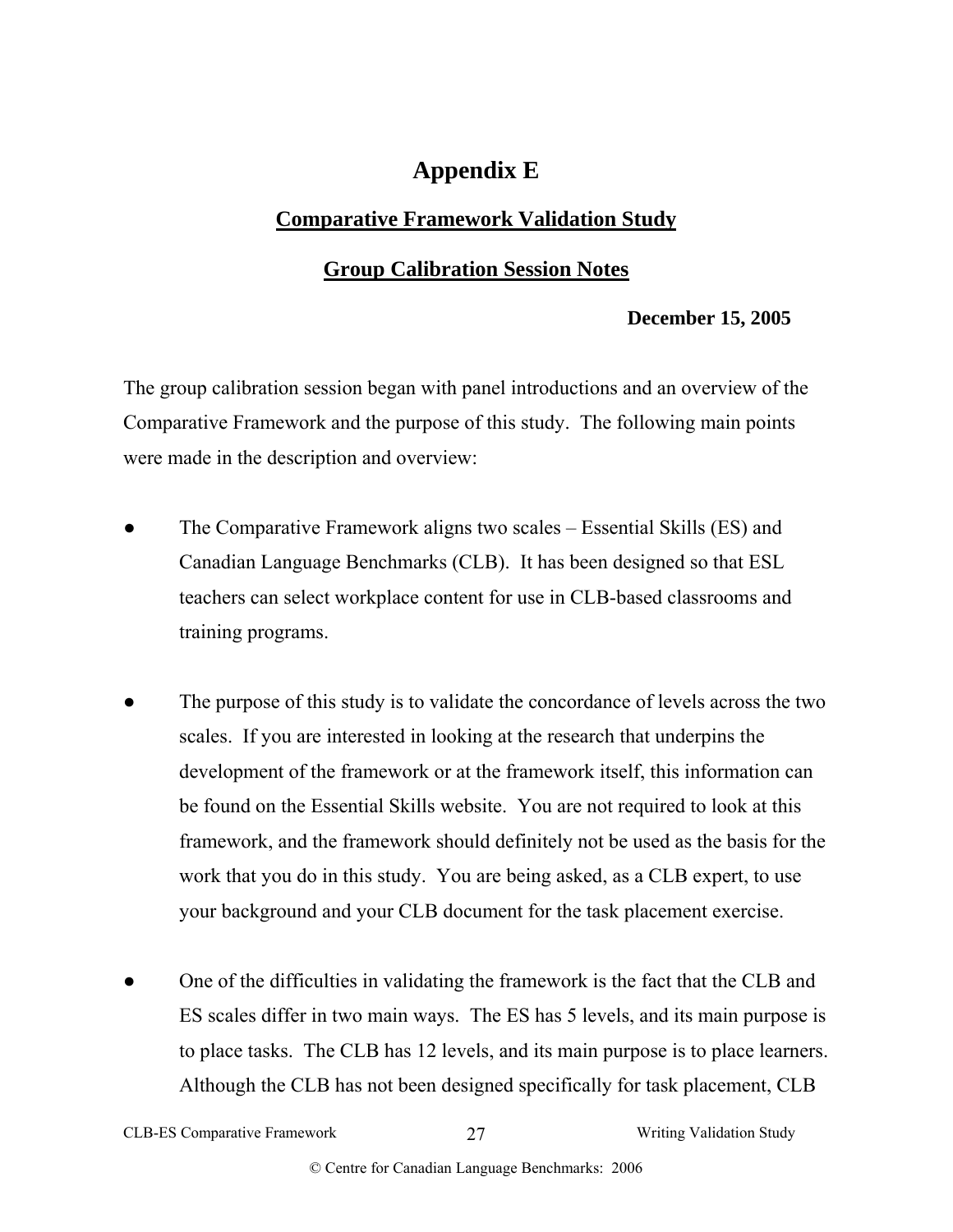experts tend to have a pretty good sense when looking at a task as to the sort of learner who would be able to cope successfully with the complexity of the task demands.

The prompts for the study have been designed so that they can be rated by both ES and CLB experts. This is why the prompts tell us the job title and the context for the task, but they do not provide any of the information that would be required in the writing. It is understood that the person in the given situation would have the information needed to compete the task.

We then went on to discuss how we would define task success or the ability to cope. In other words, how would we decide on the benchmark of a person would be able to do the task successfully?

- The most important thing to keep in mind is that we are concentrating on the ability to complete the task only, not on the ability required to do the job. For example, the prompt might indicate that the task is performed by a senior manager, and the task itself might be to write a list. In this case, we do not ask ourselves what benchmark is required to be a senior manager, but rather how much ability is required to cope with the task of writing this simple list.
- The ability to cope will be defined in terms of 75% success on the task. In other words, when we ask ourselves what benchmark would be required to succeed at the task, we are going to think of success in terms of a 75% completion. This is in keeping with the degree of success that defines ability in the CLB.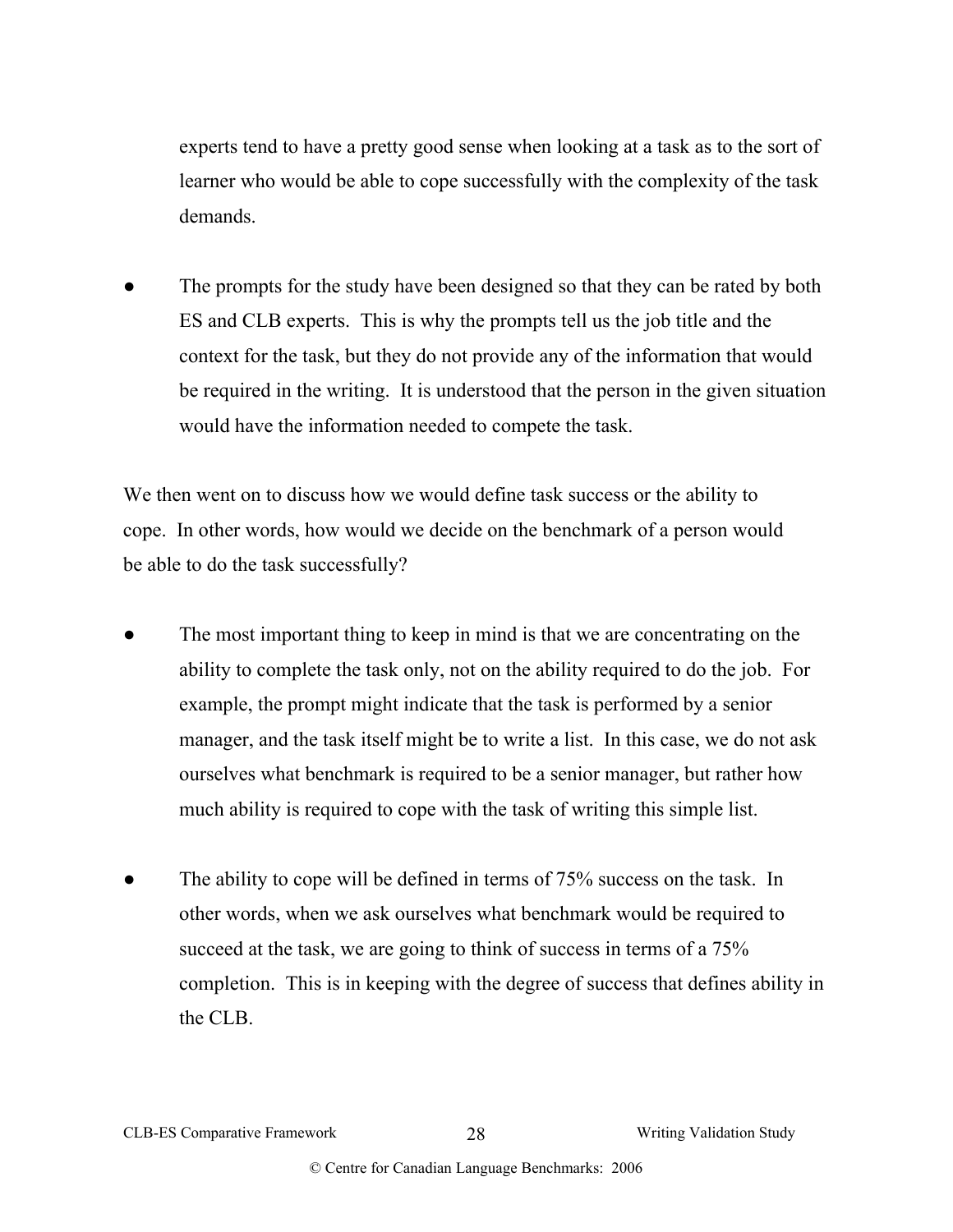The group discussed some of the features of a prompt that could distract or derail us from assigning the appropriate benchmark.

- Notice that each task in the calibration materials includes a phrase that has been bolded in red font. This is to help call attention to the core of the task instruction. So, while the prompt might be directed at an executive who is preparing a presentation and has to understand the context of a complex situation and deal with the challenges of a demanding workplace, the task might simply be to write a note. The focus of our benchmarking is the ability to write the note at a 75% completion.
- We are focusing on the linguistic demands of each writing task.

The group went on to discuss the calibration tasks that they had received. The four tasks had not been benchmarked prior to the discussion. Before beginning the benchmarking, we discussed the following.

The core instruction in each of the calibration tasks is distinguished by red font. This is to help us to stay on track. When you approach the actual task rating, it might be helpful if you begin by looking for this core. Try to identify the phrase that gives you the essence of what the person is required to do.

## **Task 1 Benchmark 9**

Notice that the person is a senior manager. This is one of the points that could derail an accurate CLB placement if it is given too much focus. Although the context for the task describes a senior manager who is required to understand the concepts of product contamination and recall, we do not build this background and knowledge into the task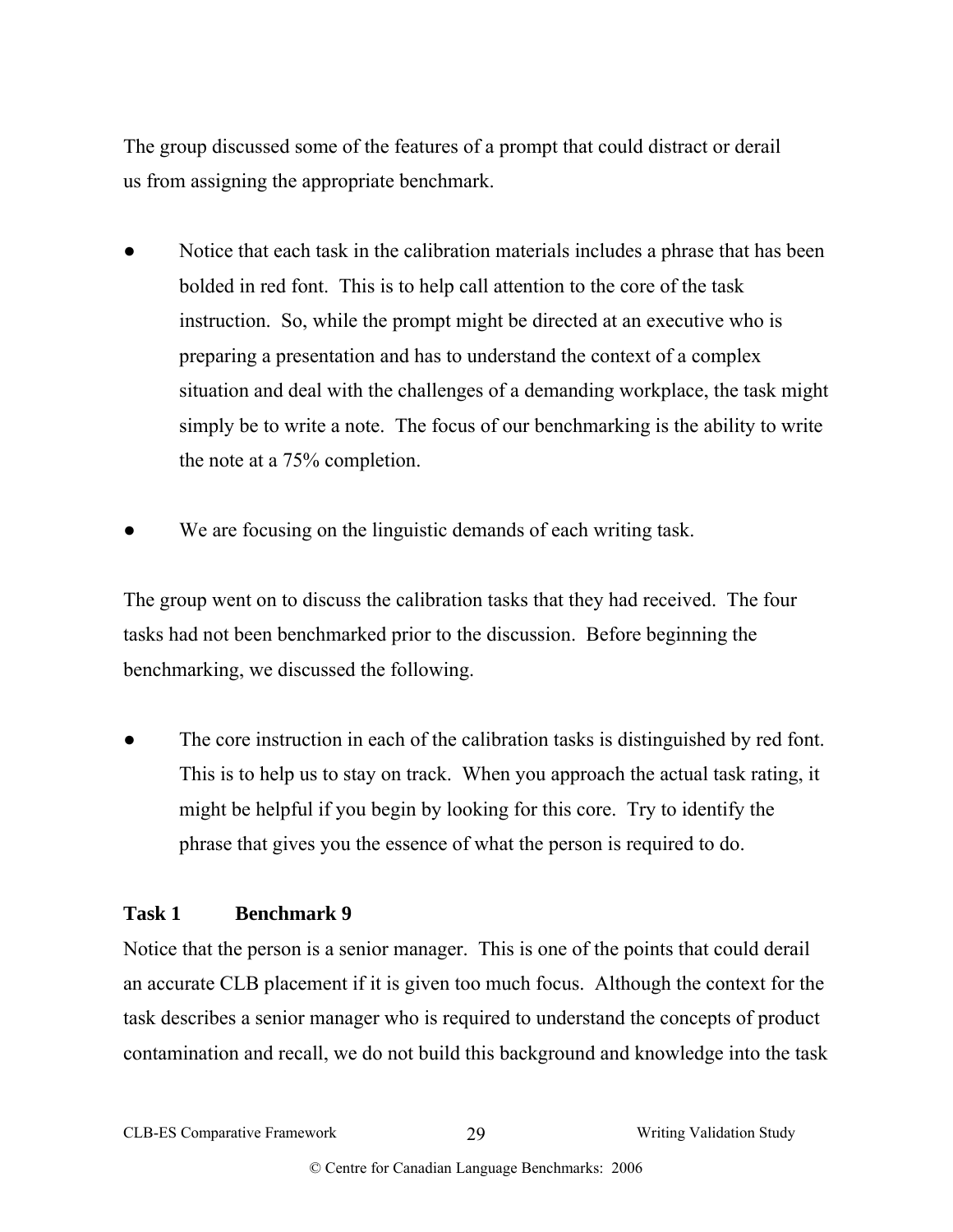difficulty. In the workplace, the person would understand all of the ins and outs of the situation and would be qualified to deal with a situation such as a recall. This knowledge would be separate from the linguistic ability required to write the letter. We have to stick to the requirements of the letter. It is a formal business letter, somewhat routine perhaps, including the functions of apologizing, reassuring, and requesting. The person would be required to synthesize information in order to compose a letter at a suitable level of complexity. A routine letter appears at benchmark 8, but the group felt that the almost persuasive nature of this particular letter would place it at a benchmark 9.

#### **Task 2 Benchmark 6**

Because the task requires the writer to compile a list, we began by looking in the benchmark 5 range. We then looked at the 4 and the 6, but we settled on the 6 because of the specialized vocabulary required to write the list.

### **Task 3 Benchmark 11**

This task requires that the writer produce a large quantity of writing for an unfamiliar audience. The writing has to be creative and varied. Furthermore, it is highly persuasive in nature. These were the key criteria that caused the group to settle on a benchmark 11 rather than a 10.

#### **Task 4 Benchmark 4**

This was fairly straight-forward. The group noted immediately that the essence of the task was to complete a simple form - thus benchmark 4.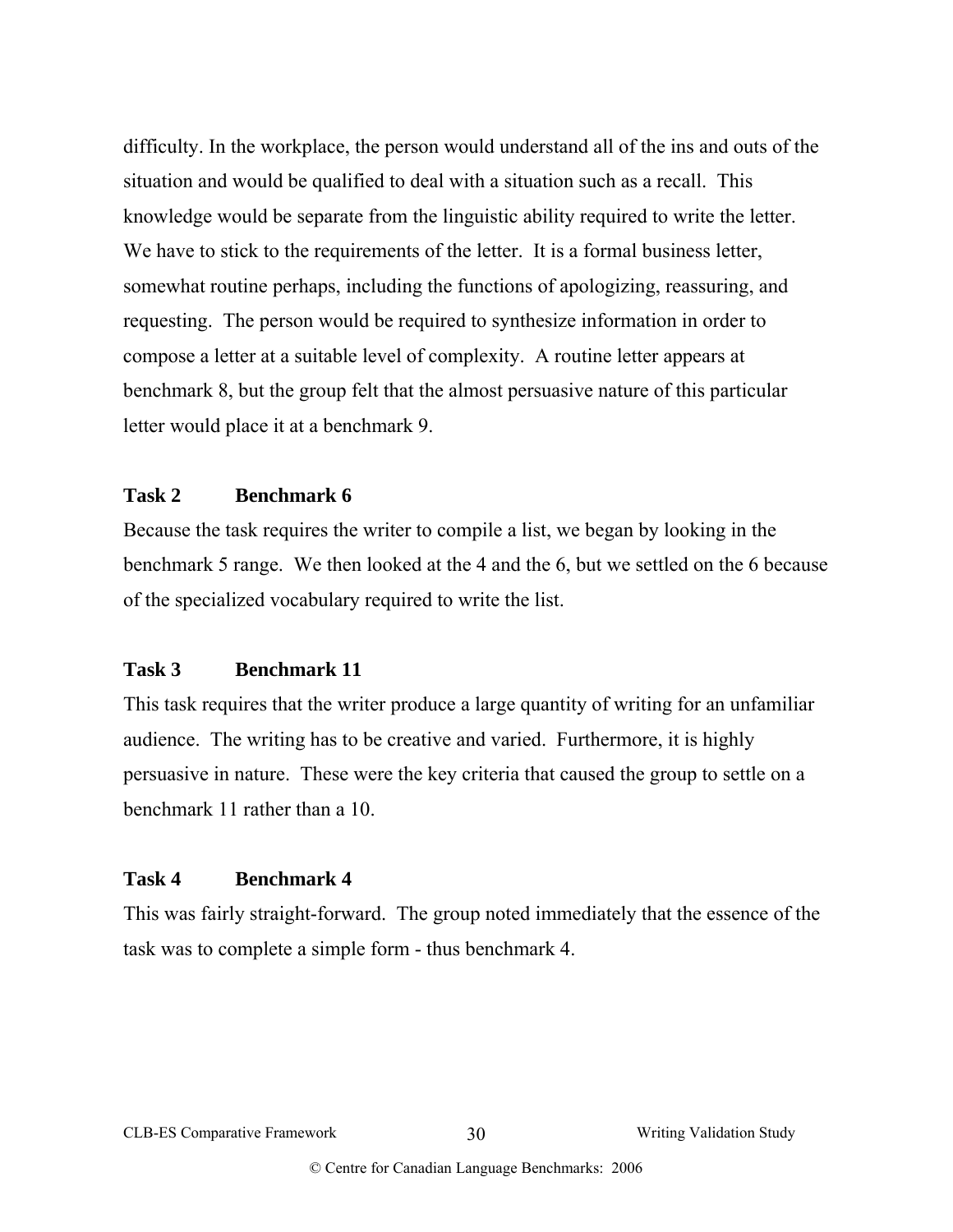# **Appendix F**

## **CLB Respondent Rating Sheet**

| <b>Writing Task Identifier</b> | <b>CLB Writing</b><br><b>Benchmark</b> |
|--------------------------------|----------------------------------------|
| $\mathbf A$                    |                                        |
| ${\bf B}$                      |                                        |
| $\mathbf C$                    |                                        |
| D                              |                                        |
| ${\bf E}$                      |                                        |
| $\mathbf{F}$                   |                                        |
| G                              |                                        |
| $\mathbf H$                    |                                        |
| ${\bf J}$                      |                                        |
| $\mathbf K$                    |                                        |
| L                              |                                        |
| $\mathbf{M}$                   |                                        |
| ${\bf N}$                      |                                        |
| ${\bf P}$                      |                                        |
| $\mathbf R$                    |                                        |
| S                              |                                        |
| T                              |                                        |
| U                              |                                        |
| $\bar{\mathbf{V}}$             |                                        |
| W                              |                                        |
| $\mathbf X$                    |                                        |
| $\mathbf Y$                    |                                        |
| ${\bf Z}$                      |                                        |

**This chart is to be completed and returned to Philip Nagy by December 31, 2005.**

**Name of CLB Expert: \_\_\_\_\_\_\_\_\_\_\_\_\_\_\_\_\_\_\_\_\_\_\_\_\_\_\_\_\_\_\_\_\_\_\_\_\_**

CLB-ES Comparative Framework 31 Writing Validation Study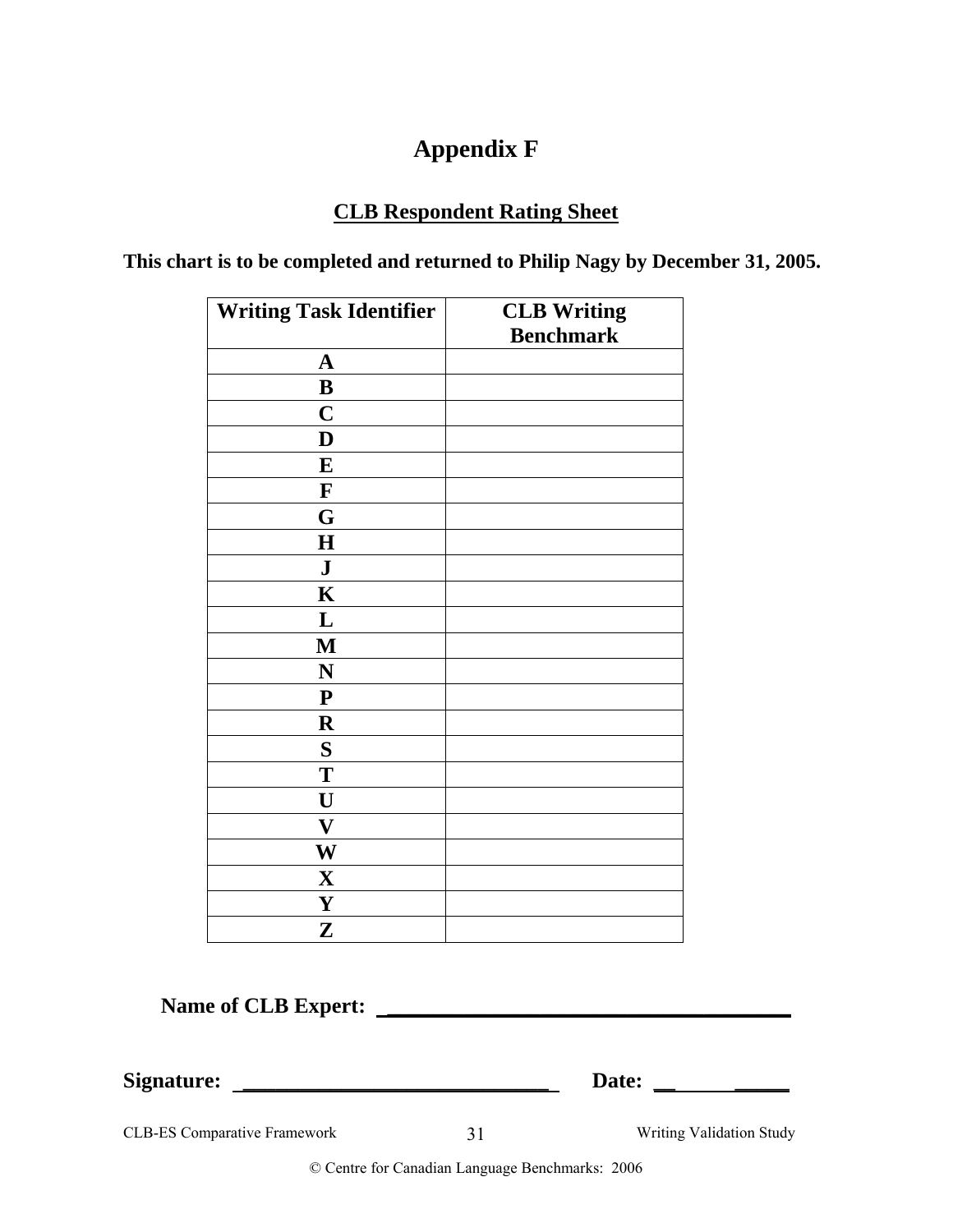# **Appendix G**

# **Concordance for Comparative Framework Writing Validation**

| <b>Task</b>       | <b>ES Complexity</b>    | <b>CLB Benchmark that should be</b> |
|-------------------|-------------------------|-------------------------------------|
| <b>Identifier</b> | <b>Level</b>            | assigned if the Comparative         |
|                   |                         | <b>Framework is accurate</b>        |
| $\mathbf A$       | 3                       | 8                                   |
| B                 | 1                       | 4 or 5                              |
| $\mathbf C$       | $\overline{\mathbf{4}}$ | 9                                   |
| D                 | 3                       | 8                                   |
| E                 | $\overline{\mathbf{4}}$ | 9                                   |
| $\mathbf F$       | 3                       | 8                                   |
| G                 | 1                       | 4 or 5                              |
| $\mathbf H$       | $\overline{2}$          | 6 or 7                              |
| ${\bf J}$         | $\overline{\mathbf{5}}$ | 10 or 11 or 12                      |
| $\mathbf K$       | $\overline{2}$          | 6 or 7                              |
| L                 | $\overline{\mathbf{4}}$ | 9                                   |
| M                 | $\overline{2}$          | 6 or 7                              |
| N                 |                         | 4 or 5                              |
| ${\bf P}$         |                         | 4 or 5                              |
| $\mathbf R$       | 1                       | 4 or 5                              |
| S                 | 3                       | 8                                   |
| T                 | $\overline{\mathbf{4}}$ | 9                                   |
| U                 | 5                       | 10 or 11 or 12                      |
| $\mathbf{V}$      | $\overline{2}$          | 6 or 7                              |
| W                 | $\overline{\mathbf{4}}$ | 9                                   |
| $\mathbf X$       | 5                       | 10 or 11 or 12                      |
| $\mathbf{Y}$      | $\overline{2}$          | 6 or 7                              |
| ${\bf Z}$         | $\mathbf{1}$            | 4 or 5                              |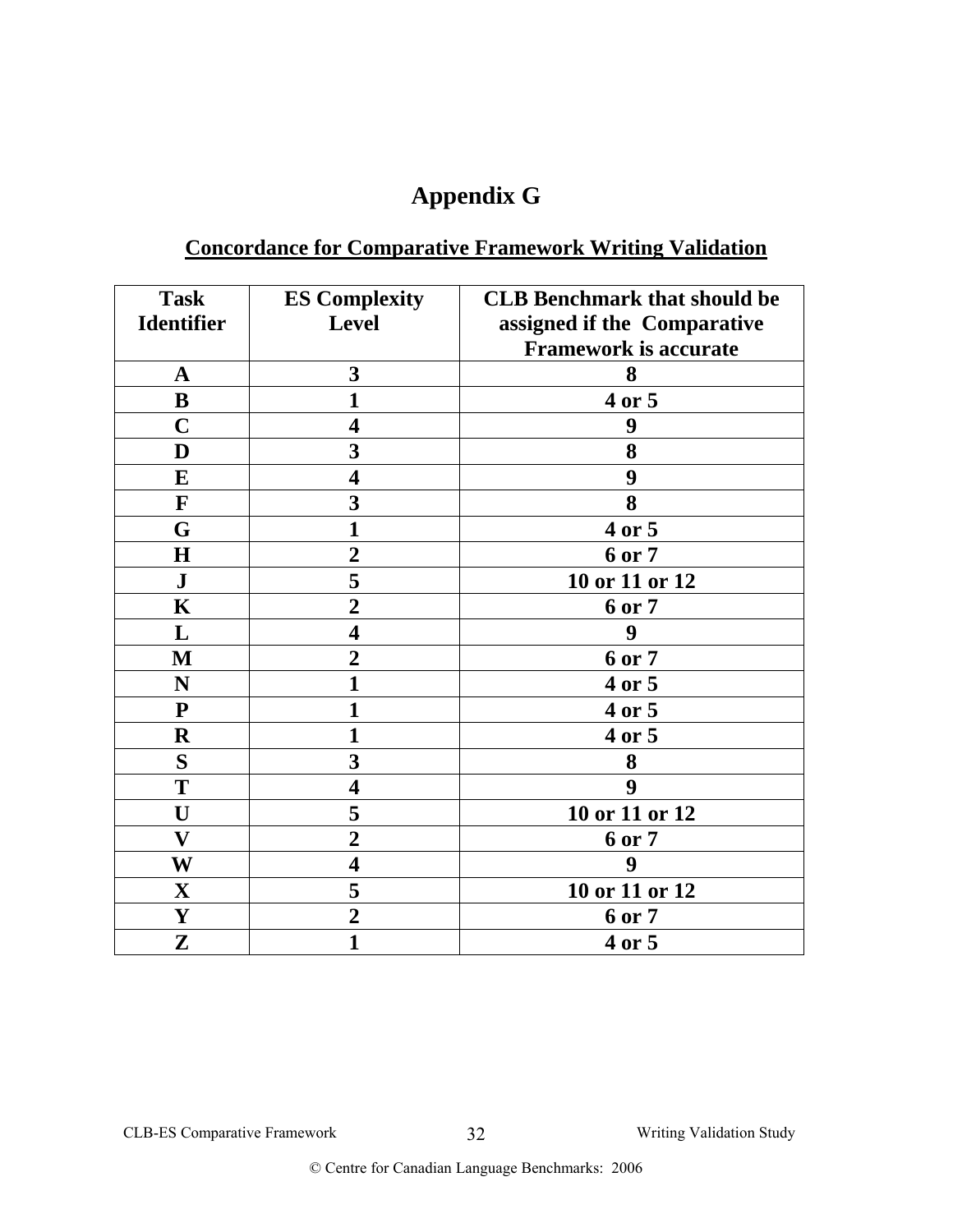CLB-ES Comparative Framework 33 Writing Validation Study